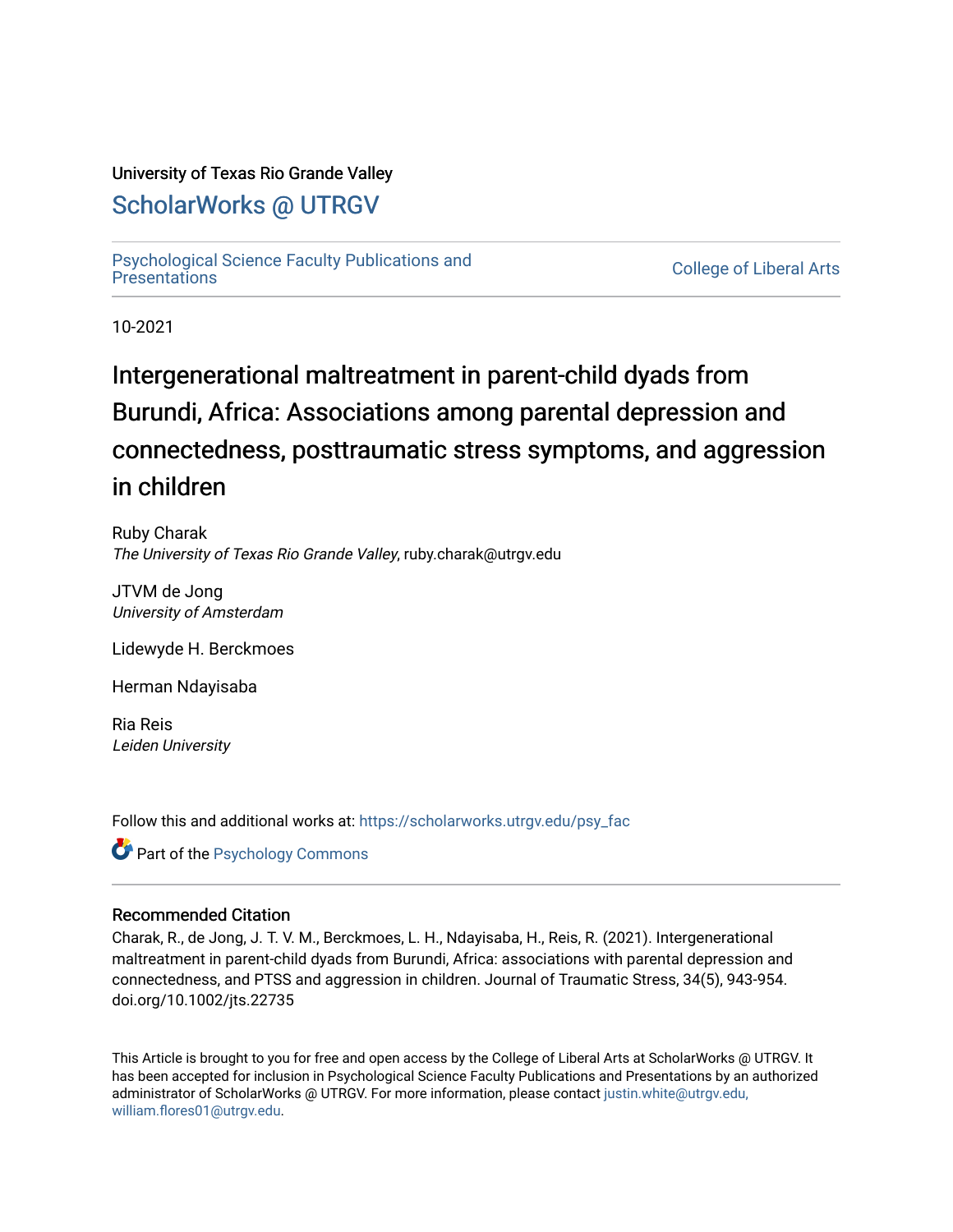## **Intergenerational maltreatment in parent-child dyads from Burundi, Africa: associations**

### **with parental depression and connectedness, and posttraumatic stress symptoms, and**

**aggression in children**

Ruby Charak, Ph.D.

Department of Psychological Science, The University of Texas Rio Grande Valley, U.S.A

JTVM De Jong, M.D., Ph.D.

Amsterdam University Medical Center, The Netherlands

Boston University School of Medicine, U.S.A.

Lidewyde H. Berckmoes, Ph.D.

African Studies Centre, Leiden University, The Netherlands

Herman Ndayisaba

Transcultural Psychosocial Organisation, Burundi

Ria Reis, Ph.D.

Leiden University Medical Center, Leiden University, The Netherlands; Amsterdam Institute for

Social Science Research, University of Amsterdam, The Netherlands; The Children's Institute,

University of Cape Town, South Africa

**Corresponding author**: Ruby Charak, Ph.D., Associate Professor, Department of Psychological Science, The University of Texas Rio Grande Valley, Edinburg, Texas 78539. Email: charakruby@gmail.com Tel:  $+1-(956)6653733$ . Fax:  $+1-(956)6653333$ **Funding**: This work was supported by The Government of the Netherlands, through the UNICEF Peacebuilding, Education and Advocacy Program in Burundi.

#### **APA citation:**

Charak, R., de Jong, J. T. V. M., Berckmoes, L. H., Ndayisaba, H., Reis, R. (2021). Intergenerational maltreatment in parent-child dyads from Burundi, Africa: associations with parental depression and connectedness, and PTSS and aggression in children. *Journal of Traumatic Stress, 34*(5), 943-954. doi.org/10.1002/jts.22735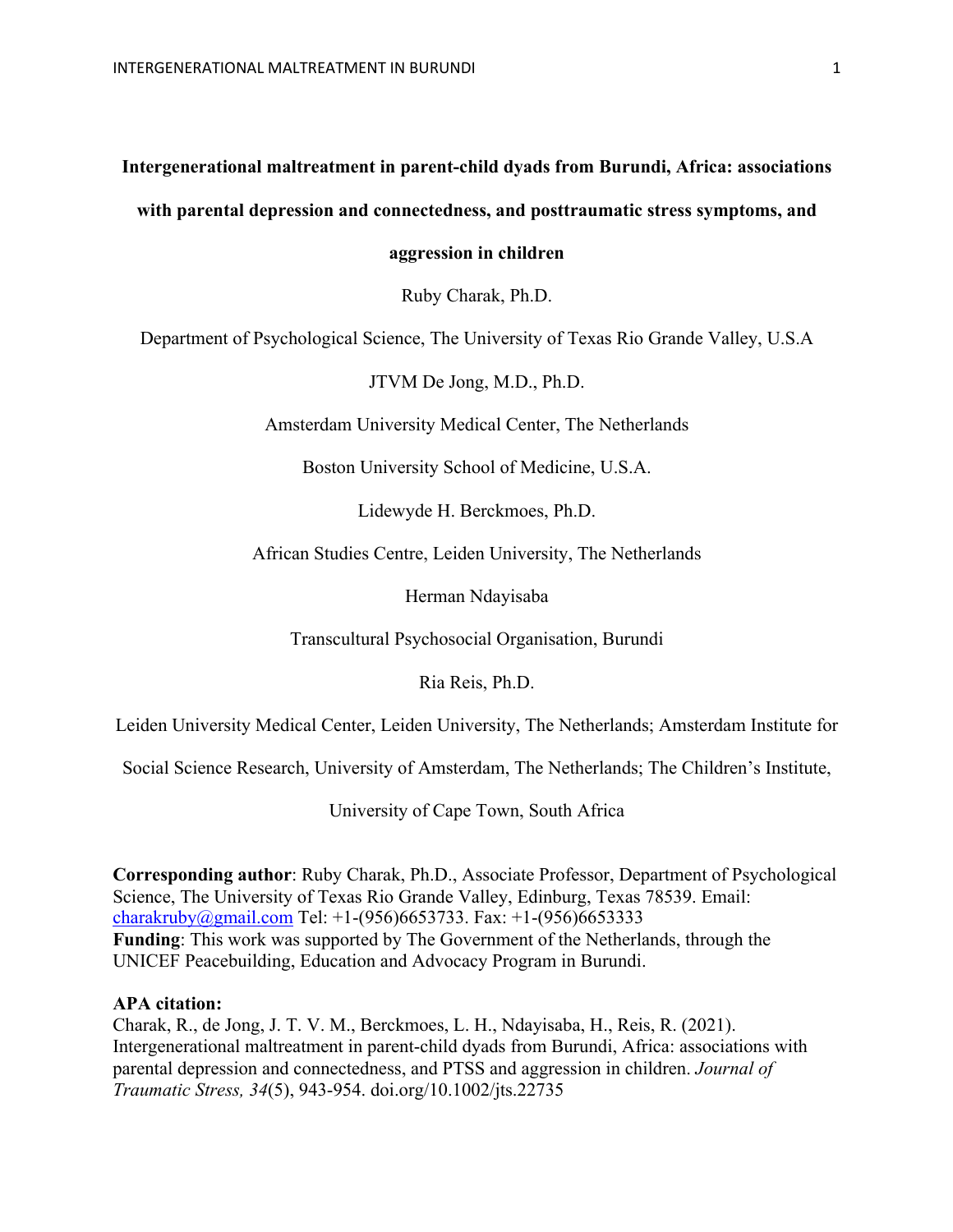#### **Abstract**

Studies investigating the associations between histories of childhood maltreatment between parents to their child primarily involve samples from high-income countries, when child maltreatment (CM) rates are higher in low-and middle-income countries. The present study aimed to examine this association between maltreatment in parents and maltreatment of their children through risk (parent depression) and protective (parent-child connectedness) factors; associations of maltreatment in children with aggression through posttraumatic stress symptoms and peer/sibling victimization in 227 parent-child dyads from a low-income country, Burundi, Africa. Parents were above the age of 18 years and children were from 12-18 years (*M/SD* = 14.76/1.88; 57.7% female). The range of histories of CM: physical and emotional abuse and neglect reported by parents were 20.7%-69.5%, and for sexual abuse, and physical and emotional abuse and neglect children was 14.5%-89.4%. Findings indicated that a history of CM in parents was associated with CM in children  $(B = 0.19, p < 0.01)$ ; CM in parents was indirectly associated with CM in children through parent-child connectedness ( $\beta$  = 0.04, *CI*: 0.01 to 0.10) and parents' depression scores ( $\beta$  = 0.08, *CI*: 0.03 to 0.15). In children, maltreatment was positively associated with a peer or sibling victimization. CM in children was associated with aggression (*β* = 0.07, *CI*: 0.04 to 0.11) through posttraumatic stress symptoms and not through peer/sibling victimization. Continued efforts need to be made to improve CM-related preventive strategies and the accessibility of prevention services to reduce child maltreatment in low-income countries such as Burundi.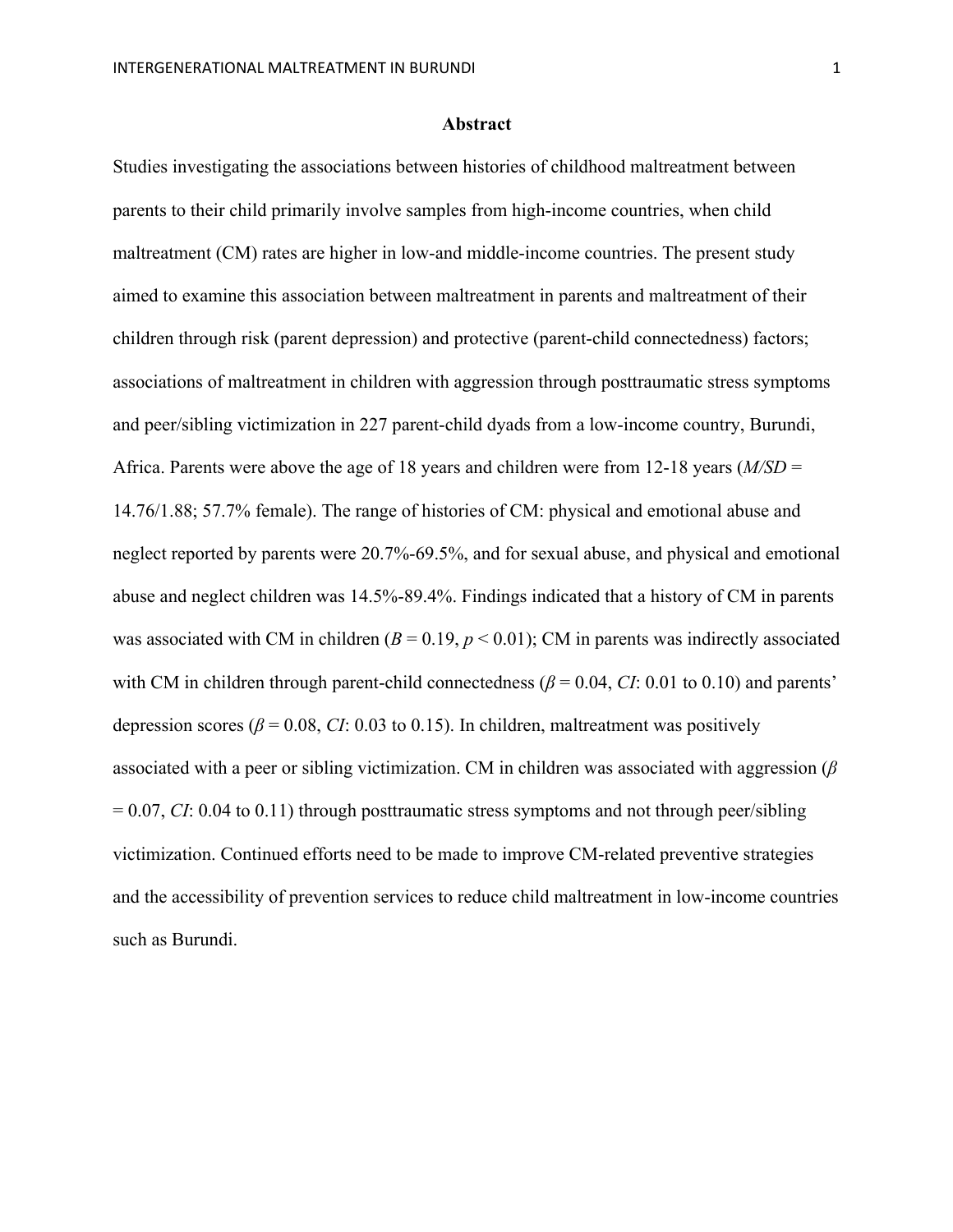# **Intergenerational maltreatment in parent-child dyads from Burundi: associations with parental depression and connectedness, and PTSS and aggression in children**

Several studies suggest an association between parental histories of childhood maltreatment and exposure to maltreatment experiences in their children. Most of the research studies examining intergenerational continuity of child maltreatment are based on samples from high-income countries (Anderson et al., 2018; Barlett et al., 2016; Thornberry et al., 2013; Widom et al., 2015) and only a handful of studies are from low-and middle-income countries (LMICs) where risk factors are disproportionately higher (Berckmoes, in press; Crombach & Bambonye, 2015; Lakhdir et al., 2019). Studies focusing on child maltreatment in LMICs indicate higher rates of child abuse and neglect compared to high-income nations primarily due to lack of resources for basic sustenance, on-going community conflict and violence, deficits in social and mental health services and child protection legislations (Berckmoes et al., 2017; Charak & Koot, 2014; Charak et al., 2017; De Jong et al., 2015). The overall aim of the present study was to examine the associations between histories of childhood maltreatment in parents and their offspring, identify risk and protective factors, and investigate the accumulating detrimental effect of maltreatment and peer/sibling victimization on mental health of the offspring in parent-child dyads from Burundi.

A small but overpopulated country in Eastern Central Africa, Burundi was immersed in a civil war that lasted from 1993 till 2002 with an estimated 200,000-500,000 deaths and at least 1.2 million displaced persons (Hatungimana, 2011; Lemarchand, 2009). Families residing in conflict zones, such as those living in Burundi, are affected by several challenges, including loss and grief, disruption of family relations and social support, parental stress affecting child-rearing practice, chaos and uncertainty associated with everyday living (De Jong, 2020), which are risk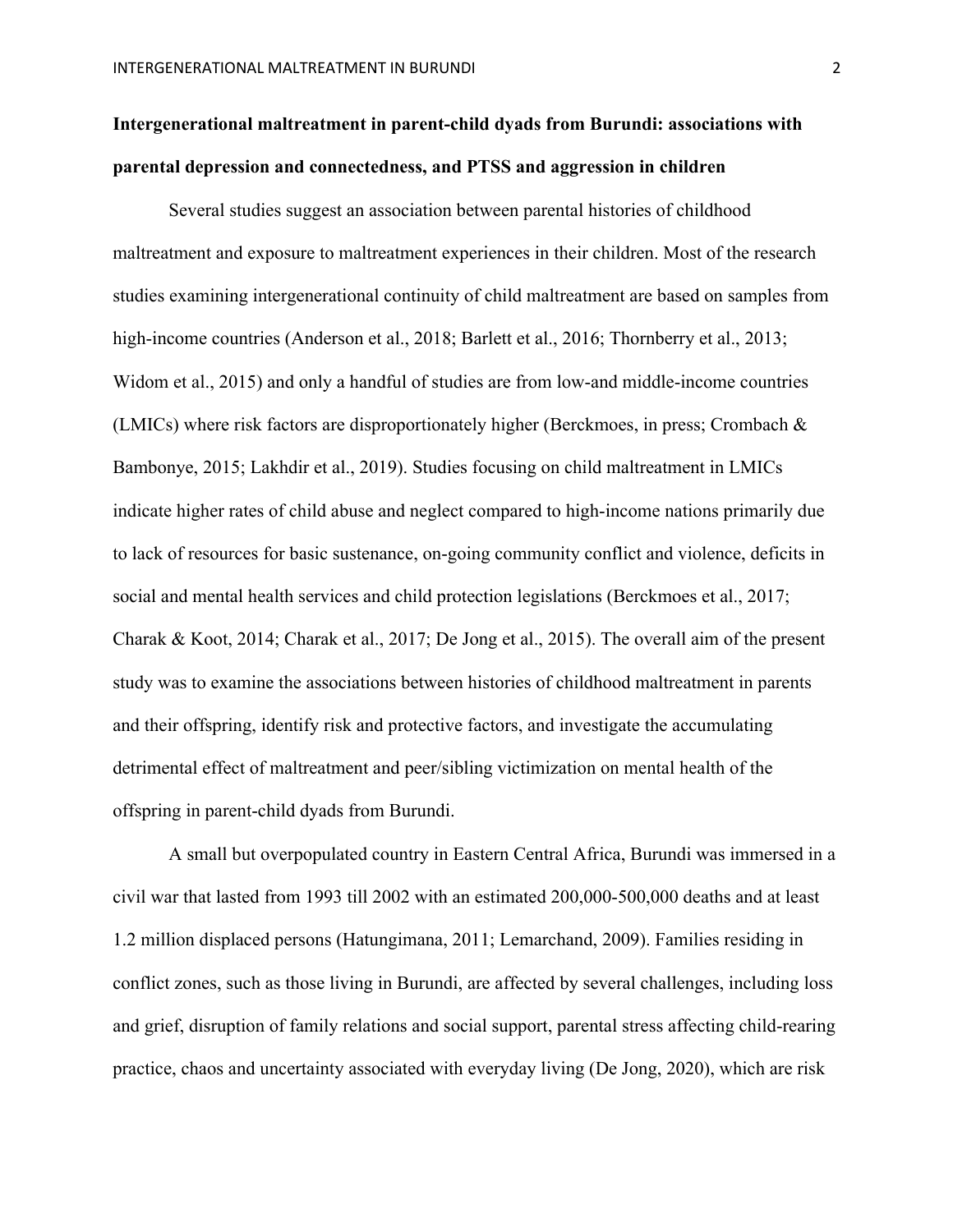factors of child maltreatment. For instance, a study on children from Burundi found that 92% had been displaced, 69% had their house burnt, 60% had experienced death of a sibling, 14% and 26% had lost their mother and father, respectively, including to war violence (Ventevogel et al., 2014). These traumatic experiences were in turn associated with mental health disorders (e.g., depression, panic disorder, posttraumatic stress disorder, separation anxiety disorder) in 43% of the children (Ventevogel et al., 2014). Thus, instances of child maltreatment are influenced by factors at the family level and by the broader contextual factors of a country (Crombach & Bambonye, 2015).

#### **Maltreatment model**

A theoretical framework that renders support to the association between histories of childhood maltreatment in parents and their offspring is the social learning theory (Bandura, 1977). Specifically, the social learning theory posits children learn to model behaviors of their caregivers in that maltreated children learn to normalize abusive behavior and use similar maladaptive parenting practices (e.g., Marshall et al., 2011). Several protective and risk factors either alleviate or increase the likelihood of spillover of maltreatment. For instance, developing positive parent-child connectedness is known to alleviate the risk of child abuse by a parent with a history of childhood maltreatment (Crombach & Bambonye, 2015; Thornberry et al., 2013).

Alternatively, studies have shown that indicators of psychological challenges such as parental emotion dysregulation strategies and trauma symptoms, including symptoms of depression play a role in the transmission of maltreatment (Anderson et al., 2018). For example, in a large sample of mothers receiving welfare in the United States, maternal histories of childhood physical abuse (CPA) and physical neglect were associated with perpetration of physical abuse against their offspring through symptoms of depression (Yang et al., 2018).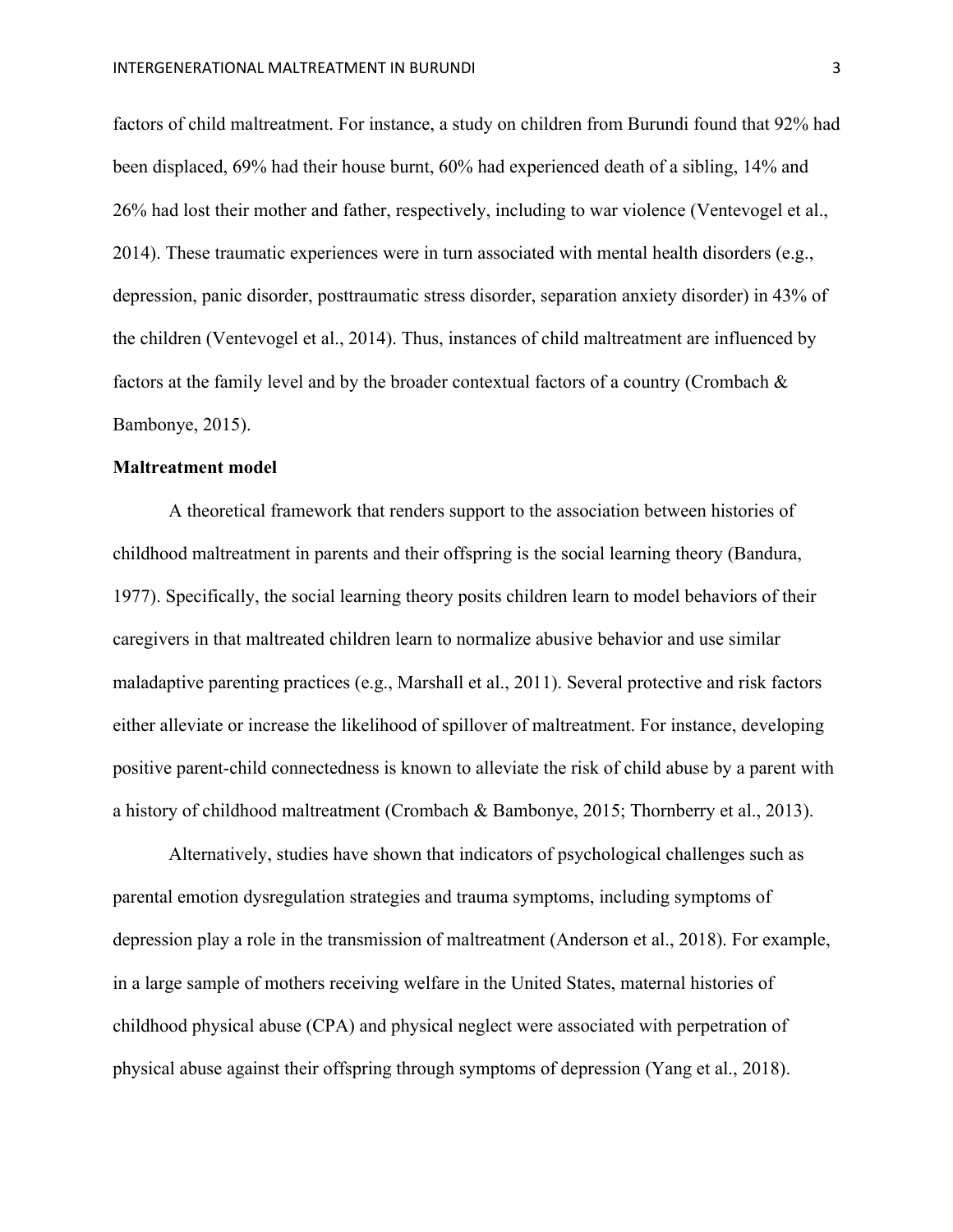Similarly, maternal exposure of childhood sexual abuse (CSA) and adulthood depression increased the likelihood of spillover of maltreatment from parents to their offspring (Leifer et al., 2004). Thus, several factors in parents with childhood maltreatment histories, including parentchild connectedness and symptoms of depression play a role their children reporting greater maltreatment.

#### **Child maltreatment, posttraumatic stress symptoms, and aggression (Child trauma model)**

Child maltreatment is one of the most robust predictors of posttraumatic stress symptoms (PTSS, Catani et al., 2009; Kerig et al., 2016; Lagdon et al., 2021) and aggressive behavior (Charak et al., 2019). A recent meta-analytic study indicated that exposure to any child maltreatment and CSA increased the odds by three times of having a diagnosis of child maltreatment-related DSM-IV PTSD (Gardner et al., 2019). Similarly, studies indicate that exposure to severe forms of emotional maltreatment in infancy and toddlerhood and CPA during preschool years are predictors of later externalizing behavior and aggression (Manly et al., 2001). However, not all children with exposure to maltreatment develop PTSS (Day & Kearney, 2016) or display aggressive behavior suggesting that there are factors that explain the reasons associated with why some maltreated children develop PTSS and aggression while others do not.

#### **Child abuse and peer/sibling victimization: Spillover hypothesis**

Subsystems within a family (e.g., parent-child, sibling-sibling) and non-familial (e.g., peer-peer) are interactional and constantly influence each other. These interactions can be explained via the spillover hypothesis that posits that there is transference of emotional and behavioral patterns of interaction among various subsystems (Erel & Burman, 1995), and transfer occurs in the same valence in that negative affect or aggression in one subsystem leads to negative affect or aggression in another (e.g., Margolin & Gordis, 2003). In line with this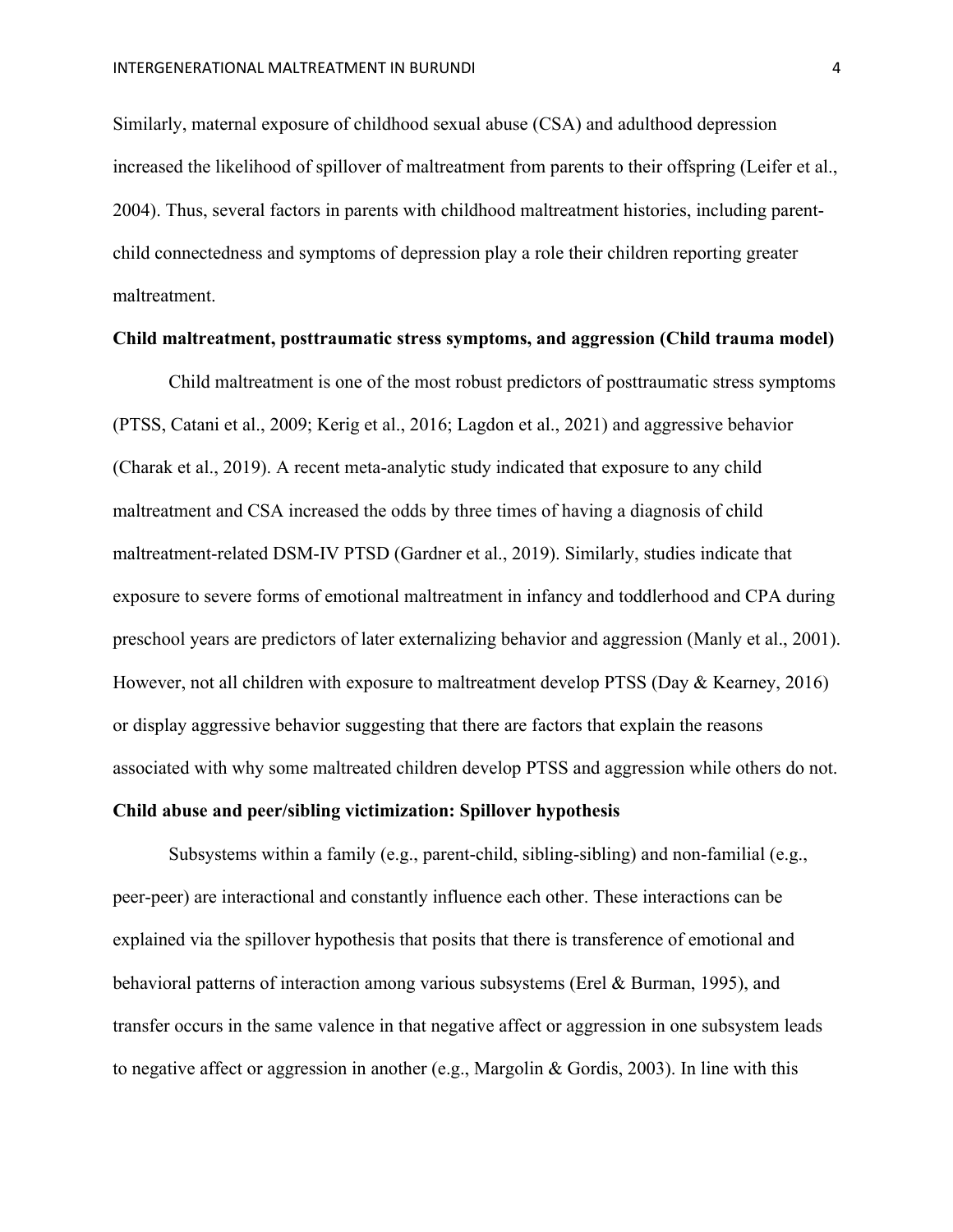hypothesis, experiences of child maltreatment can create mental representations reinforcing the child to be submissive and accepting of violence that in turn can potentially increase the risk of being a target or a perpetrator of further victimization in other settings, such as by peers and/or siblings (Glatz et al., 2019; van Berkel et al., 2018).

#### **Peer/sibling victimization, posttraumatic stress symptoms, and aggression**

Peer and sibling relationships play a prominent role in influencing children and adolescents' daily experiences and mental health (Tucker et al., 2014). Studies have consistently indicated that sibling and peer victimization are linked to mental health challenges, such as symptoms of PTSS, depression, anxiety, and self-harm (Baldry et al., 2019; Bowes et al., 2014; Tucker et al., 2013). A nationally representative study from the United States indicated that sibling victimization led to mental health problems and delinquent behavior even after controlling for the effect of maltreatment in children and adolescents (van Berkel et al., 2018). Similarly, in a large sample study of 5,058 adolescents from Italy, it was found that peer bullying/perpetration and victimization at school and via cyberspace were associated with PTSS (Baldy et al., 2019). These studies indicate that sibling and/or peer victimization experiences are associated with anger, aggression, and PTSS among children and adolescents. Notably, these studies are primarily conducted in western and politically stable environments, and less is known of the effect of peer/sibling victimization on mental health challenges in politically volatile and under resourced settings as found in Burundi.

#### **PTSS and aggression**

Anger that can lead to aggression is a symptom of posttraumatic stress. It critically differentiates PTSS from other anxiety disorders, and longitudinal research indicates that PTSS predicts anger while anger does not predict PTSS (Orth et al., 2008). Exposure to traumatic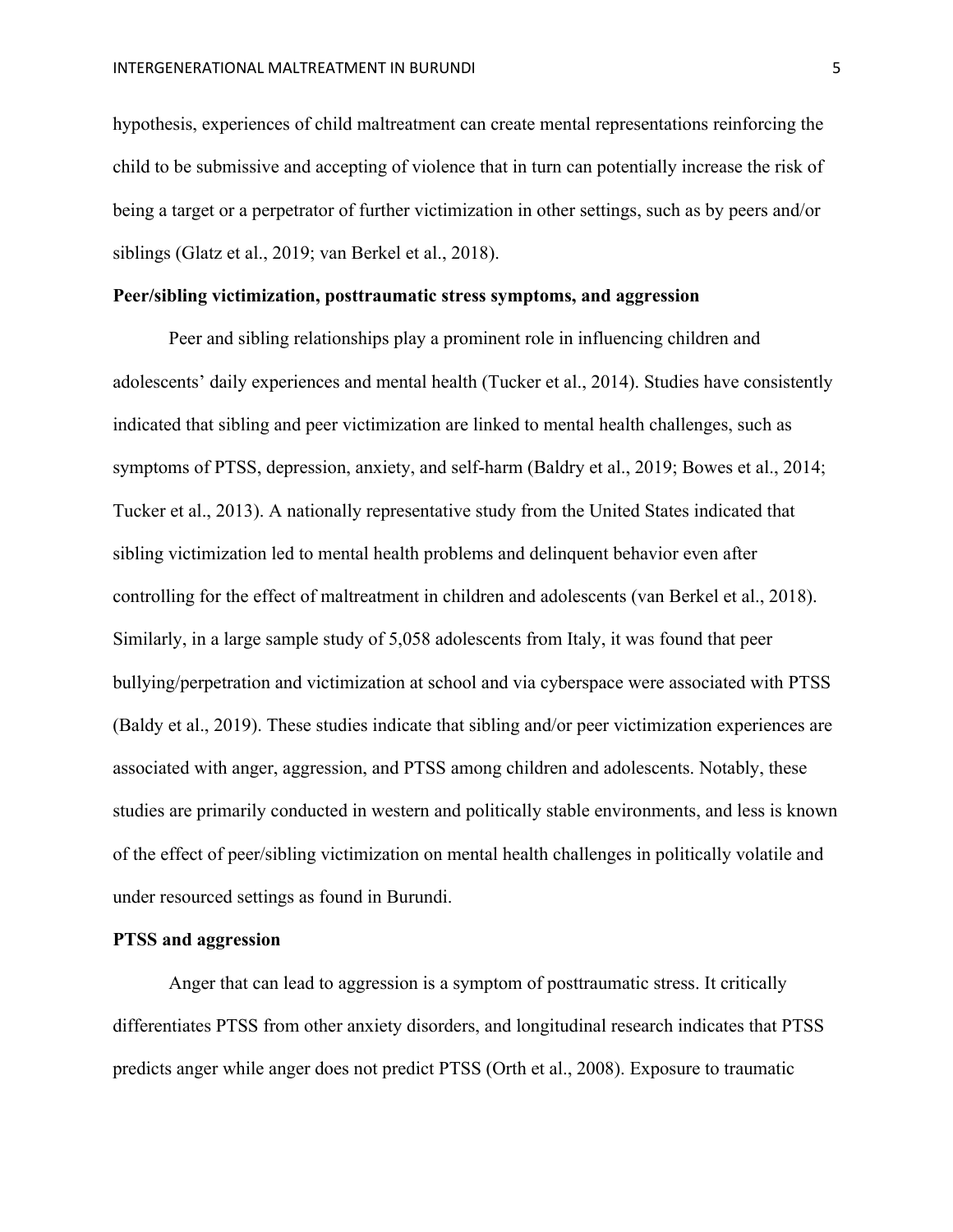events, such as child maltreatment, and PTSS are associated with increased risk of aggressive externalizing behavior in adolescents (Ford et al., 2018). Studies further suggest that trauma exposure and PTSS can produce biases and social information processing deficits (e.g., hostile attribution) that can lead to aggressive behavior (Dodge et al., 2013; Fite et al., 2008). For instance, in a longitudinal study on 135 children who survived a residential fire, it was found that posttraumatic stress symptoms, specifically, reexperiencing symptoms, predicted higher levels of aggression (Sullivan et al., 2017). These studies suggest an association between PTSS and aggressive behavior in children and adolescents.

#### **The current study**

The present study had two aims: Aim 1: To examine the association of childhood maltreatment in parents' and their offspring in parent-child dyads from Burundi, Africa using a cross-sectional design. Two hypotheses were proposed in this regard: first, it was hypothesized that parents' histories of childhood maltreatment would be associated with exposure to child maltreatment in their offspring through symptoms of depression, such that higher depression score would be associated with an increased risk of maltreatment in the offspring (hypothesis 1a; Crombach & Bambonye, 2015). Second, it was hypothesized that association between parents' histories of childhood maltreatment and maltreatment of their offspring would be through parentchild connectedness, such that greater levels of parent-child connectedness would be associated with lower risk of maltreatment in children with parents with maltreatment histories (hypothesis 1b; Thornberry et al., 2013). Aim 2: To examine the presence of spillover effect of victimization, and its accumulating detrimental effect on traumatic stress symptoms, including PTSS and aggression. It was hypothesized that adolescents with exposure to child maltreatment would be at a greater risk of victimization by a peer or a sibling (hypothesis 2a; Tucker et al., 2014) which in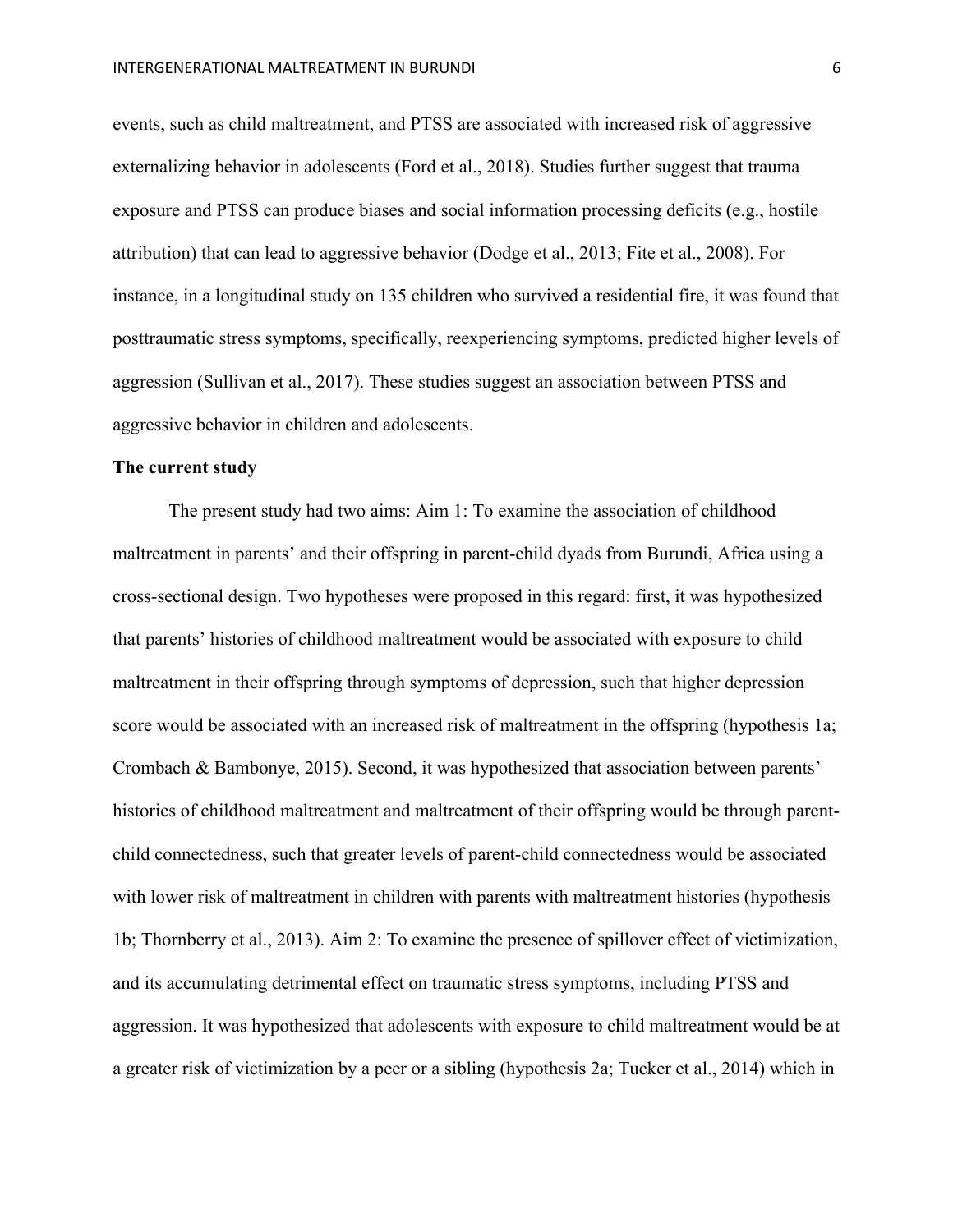turn would be associated with an increase in PTSS and aggression (hypothesis 2b; Tucker et al., 2014).

#### **Method**

#### **Participants**

The present study comprises participants from a larger study, which had 359 parent-child dyads that were part of a nationwide study examining parental caregiving practices in Burundi. Selection of participants was from five provinces out of the seventeen, namely, Muyinga (Northern Burundi), Bururi, Makamba (Southern Burundi), Bubanza and Cibitoke (Western Burundi). All 17 provinces (today there are 18 provinces) of Burundi were severely affected by the civil war and political violence. Selection of households was based on information shared by a research-team who randomly selected 2,050 households (1,350 original and 700-split-off households, cf. Jeusette & Verwimp, 2017) from the Multiple Indicator Cluster Survey (MICS-3) implemented in 2005 by the Burundi National Institute of Statistics and Economics (ISTEEBU). The selection criteria for the 359 parent-child dyads were (i) those living in the five provinces of Muyinga, Bururi, Bubanza, Cibitoke, and Bujumbura Rural, (ii) with at least one child in the age range of 8-21 years, and (iii) an adult parent (either mother or father). For the present study, children in the age range of 12-18 years were included as the childhood maltreatment question required the index child to be at least 12 years old.

A final sample of 227 parent-child dyads was part of the present study. All parents were 18 years or older (51.1% mothers); we did not inquire about the exact age of the parents at the time of the study. On an average, a household comprised 6.6 members  $(SD = 2.27$ , range 2-12) as reported by the parent. The age range of the children was from 12-18 years ( $M = 14.76$ ,  $SD =$ 1.88; 57.7% female). Nearly 19% (*n* = 42) of the dyads were living in the province of Bubanza,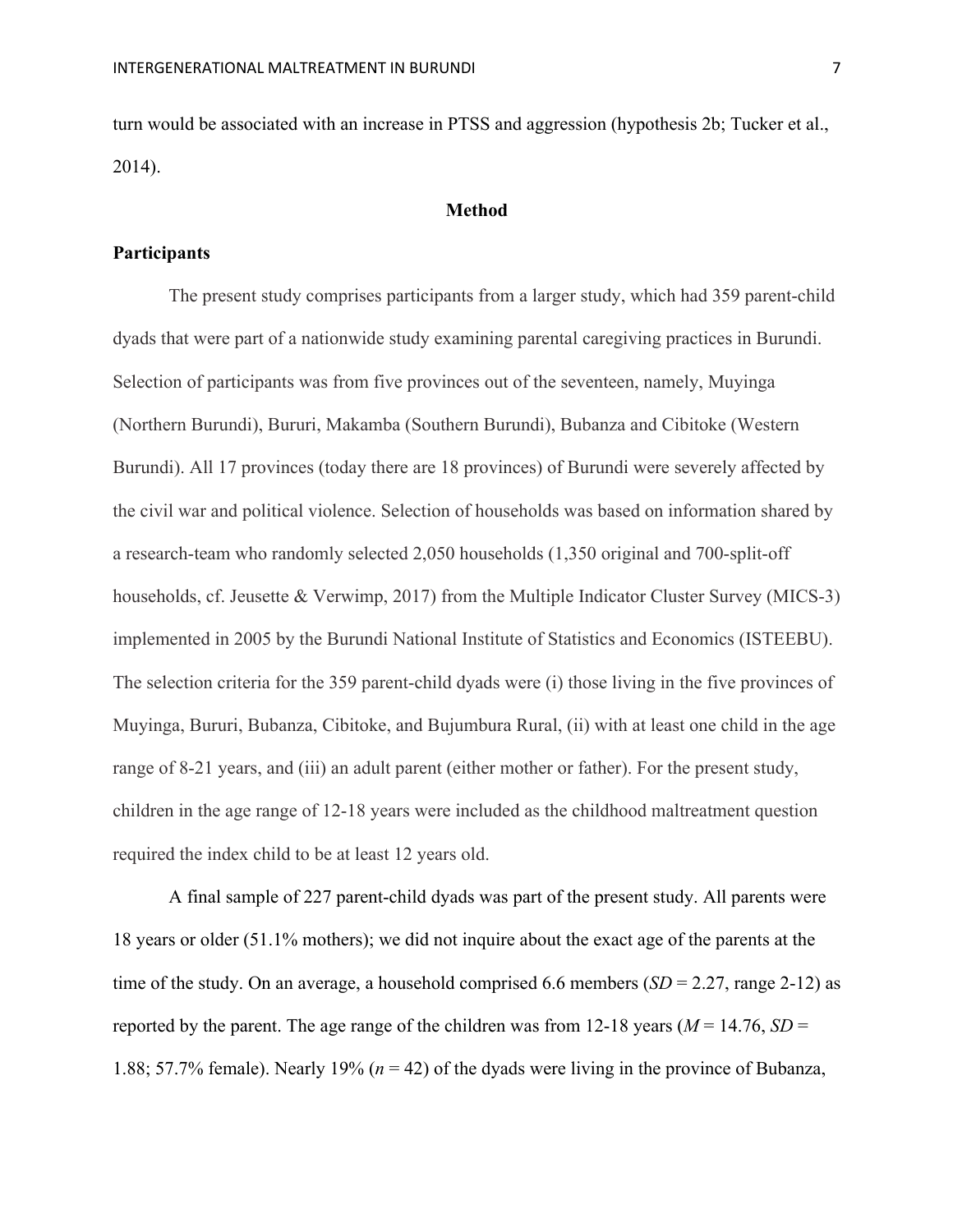25.6% (*n* = 58) in Bururi, 18.5% (*n* = 42) in Cibitoke, another 16.7% (*n* = 38) were residing in Makamba, and 20.7% (*n* = 47) were living in the Muyinga provinces of Burundi.

#### **Procedure**

Data were collected by 8 male and 8 female bilingual (French-Kirundi) interviewers with a university degree and prior experience in survey methodology in Burundi. They received a half-day of additional training on the methodology and measures used in the present study. The training and the interviews took place in March and April 2015, just before the political turmoil related to elections in Burundi commenced.

All questionnaires were translated and back translated by two bilingual French and Kirundi speaking psychologists. Notably, French and Kirundi are the two most widely spoken official languages in Burundi. English as a third official language was only introduced in 2014 and has little active presence in Burundi (IWACU English News, 2014). The translation of measures was further refined in the group of bilingual (French-Kirundi) interviewers. This group was moderated by the two bilingual psychologists who made the translation and back translation in Kirundi and French. Each item in Kirundi was followed by extensive discussions in the group until all participants reached an agreement on semantic, concept and content equivalence among different socio-economic strata of the society. All items in the measures used were discussed by the group of bilingual professionals, and slightly adapted when the group thought it to be necessary. Informed consent from the parent and assent of the index child was sought, and questionnaires were administered in person and separately for parent and their child. The study protocol is in line with the ethical guidelines provided by [Masked for review] and the University of [Masked for review]. The [Masked for review] in Burundi also approved the study.

#### **Measures**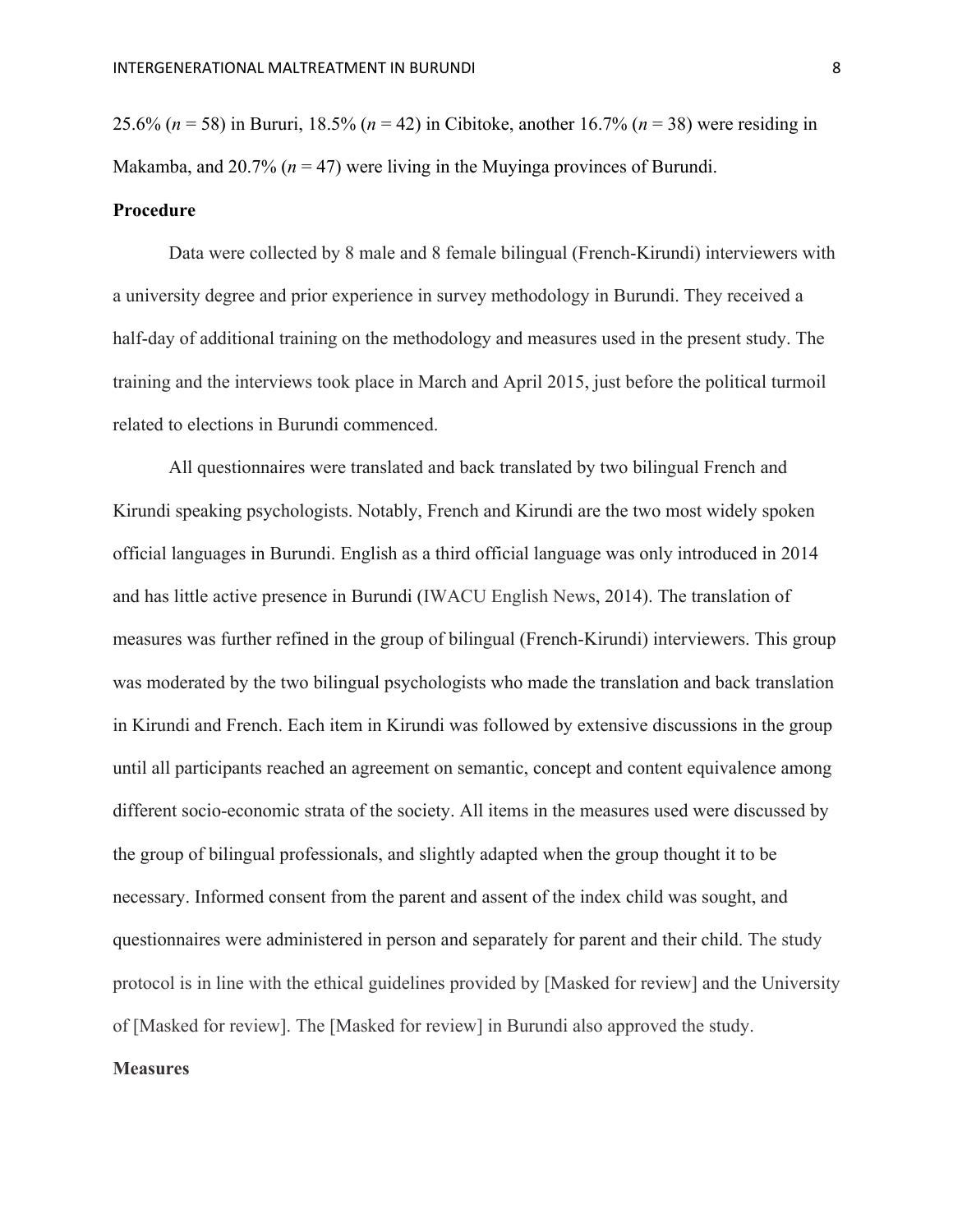**Childhood maltreatment.** The present study utilized the 25-item short version of the Childhood Trauma Questionnaire (CTQ-SF, Bernstein et al., 2003) to measure childhood maltreatment histories across five domains, namely, emotional abuse, physical abuse, sexual abuse, emotional neglect, and physical neglect. Each of the five facets of child maltreatment comprise five items that are measured via a 5-point Likert scale (1 = *never true*; 5 = *very often true*). Emotional and physical abuse and neglect items inquires of instances where the perpetration is by a family member, whereas sexual abuse includes all instances irrespective of the relationship with the perpetrator. The five-factor structure of the CTQ-SF has been previously established in a sample of adolescents from Burundi after dropping one item on 'molestation' (Charak et al., 2017). In the present study, the summed score of the 24-items in the five-factor structure proposed by Charak et al. (2017) was used. Related, the Cronbach's alpha (*α*) for the total score was 0.87. Notably, due to an error in administration 1-item from emotional abuse and physical neglect, and 2-items from emotional neglect were not administered in the parent sample. Sexual abuse was not inquired from parents/adults as it is considered a taboo to inquire about sexual behavior including abuse from adults in the Burundian context. We continued to use the cut-off score proposed by the authors of CTQ-SF and prorated the cut-off score for the subscales where fewer items were administered (see Table 1).

**Symptoms of depression in the parent.** The Patient Health Questionnaire (PHQ) (Kroenke & Spitzer, 2002) is a nine-item instrument that screens for depression as characterized by the DSM-IV criteria (American Psychiatric Association [APA], 1994) which remains the same in DSM-5 (APA, 2013). Frequency of depressive symptoms (e. g., *little interest or pleasure in doing things*) experienced in the past month was rated on a 4-point Likert scale (0 = *not at all*; 3 = *nearly every day*). Responses were summed to provide a PHQ-9 total score. PHQ-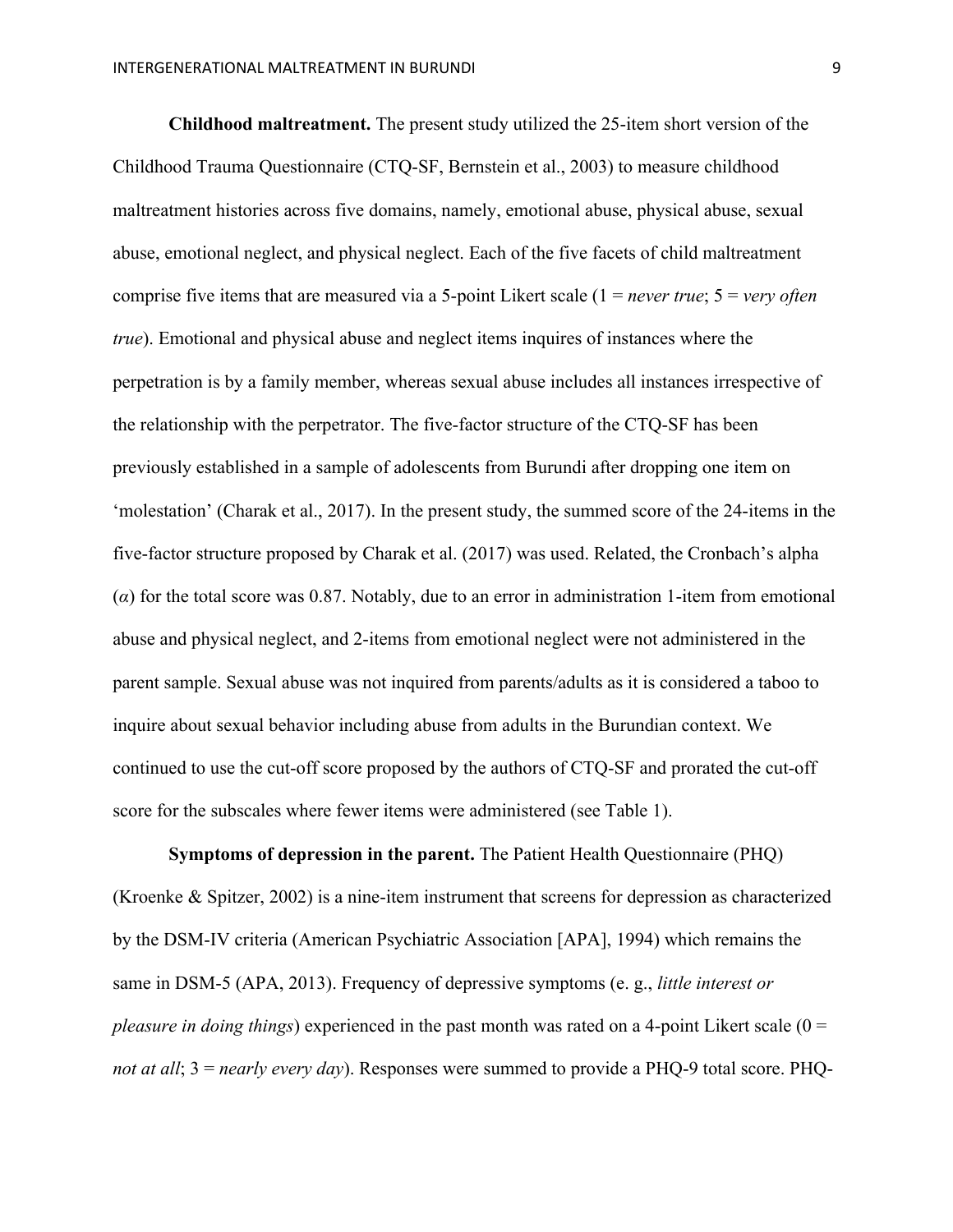9 scores ranged from 0 to 27. Consistent with prior research, a cut-off score of 10 was used to indicate depression (Kroenke et al., 2001). Increase in PHQ-9 depression severity scores is associated with deteriorating functionality in primary care patients, demonstrating adequate construct validity. Internal consistency reliability for the PHQ-9 scale in the present sample was  $\alpha = 0.85$ .

**Parents' connectedness with child.** The present study examined parent-child connectedness via 10-items with a 3-point Likert scale (1 = *not true* to 3 = *very true or often true*) based on the family-connectedness scale used previously in Burundi (Jordans et al., 2013). Examples of some items are *"Does your child get along with all adults in the household?" "Most of the time, do you and your partner show warmth and love towards your child?"* and *"Do you and your partner understand your child?"* The total score was used in the present study and the corresponding Cronbach's *α* was 0.90.

**Peer or sibling victimization.** Peer and sibling victimization were each gauged via 6 items measuring physical victimization. Additionally, 3-items were used to measure sexual victimization by a peer. For both peer and sibling victimization, the subscale of physical victimization comprised item-content inquiring about slapping/throwing things that could hurt, pushed/shoved, hit with fist/object, kick/beat-up, and intentionally choking/burning. Similarly, the subscale of sexual victimization by a peer comprised item-content inquiring sexual intercourse under threat, physically force to have sexual intercourse, and any sexual activity that was degrading/humiliating. These items were adapted from the questionnaire used to gauge partner abuse in the World Health Organization's 2003 Multi-Country Study on Women's Health and Life Experiences conducted across 15 sites in 10 countries (see Garcia-Moreno et al., 2006). In the present study, all items were answered as yes (coded as 1) or no (coded as 0), and all 15-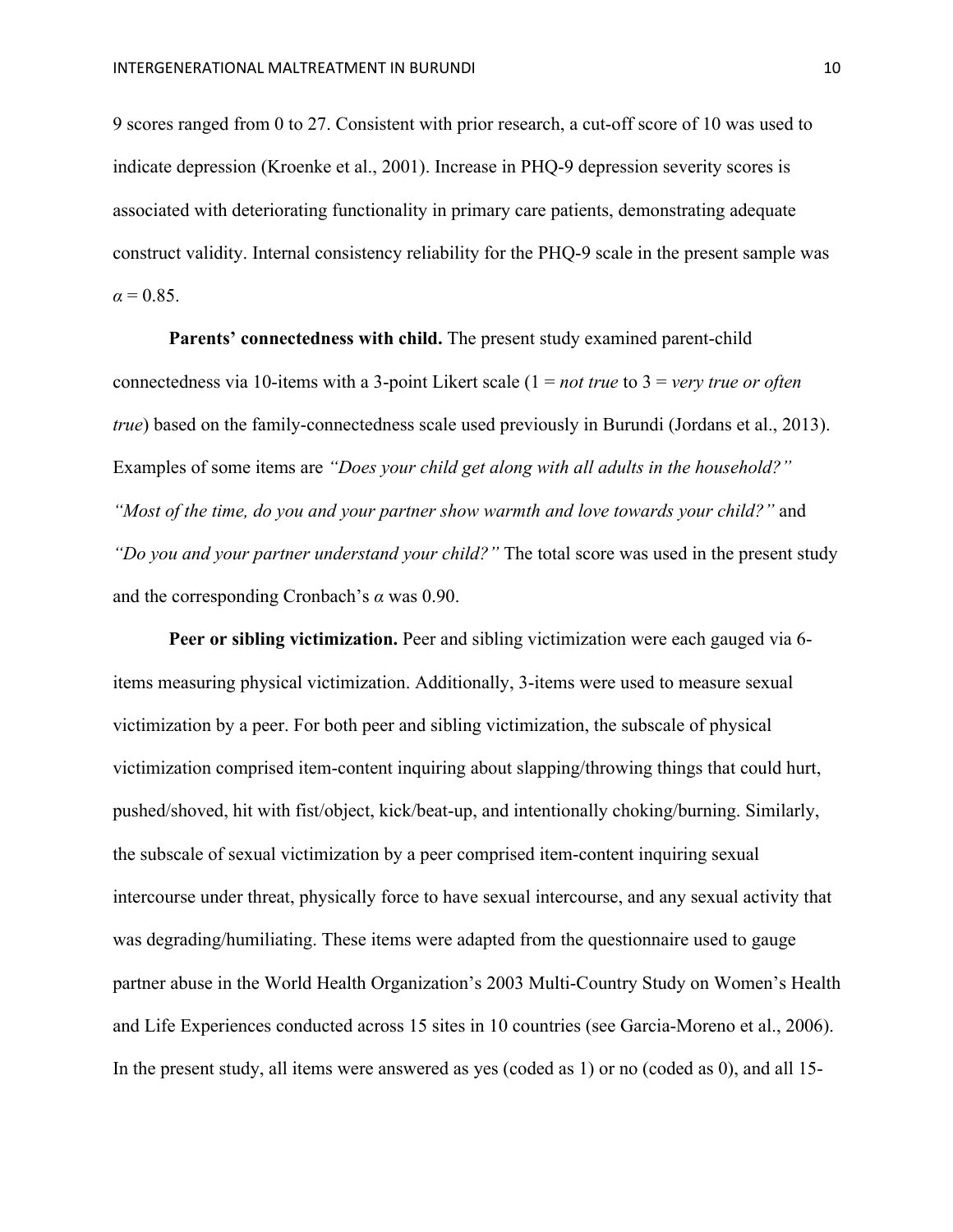items were added to create an overall score for victimization either by a peer or a sibling that ranged from 0 to 15. Finally, those with no victimization were coded as 0, and with any victimization (i.e., score of 1-15) were coded as 1.

**Posttraumatic stress symptoms in children.** The Child PTSD Symptom Scale-Part-I (CPSS; Foa et al., 2001) assesses symptoms of DSM IV Posttraumatic stress disorder (APA, 1994) with 17 items. Participants are instructed to rate the symptoms for the past two weeks from 0 = *Not at all or only at one time* to 3 = *5 or more times a week/almost always* in the context of an upsetting event. The cut-off score of 11 or greater was established by inspecting the distribution of total scores for children with high and low PTSD symptoms, and the Cronbach's alpha was .84 for the total score (Foa et al., 2001). The test-retest reliability for the PTSD was moderate, with a kappa of .55 (Foa et al., 2001). Previously, this instrument was translated, back translated, piloted, and validated in Kirundi in a sample of school-going children from Burundi, and the cut-off score of 26 demonstrated good sensitivity and specificity (71% vs. 83%, respectively; Ventevogel et al., 2014). Notably, the cut-off for the Burundian children is much higher than that used in conflict-affected region of Nepal (cut off score 20; Kohrt et al., 2011) and western countries like United States (cut off score 11; Foa et al., 1997). In the present study, the total score of CPSS was used and the Cronbach's alpha was 0.87.

**Aggression in children.** Drawing from the Buss-Perry aggression questionnaire (Buss & Perry, 1992), 9-items were adapted to measure aggression in children during the past two weeks. The content measured difficulty in controlling anger, attack when being challenged, physically hit back, quarrelsome in comparison to others, getting violent to protect oneself, physically hit back when being bullied, hit others without reasons, threaten acquaintances, and destructive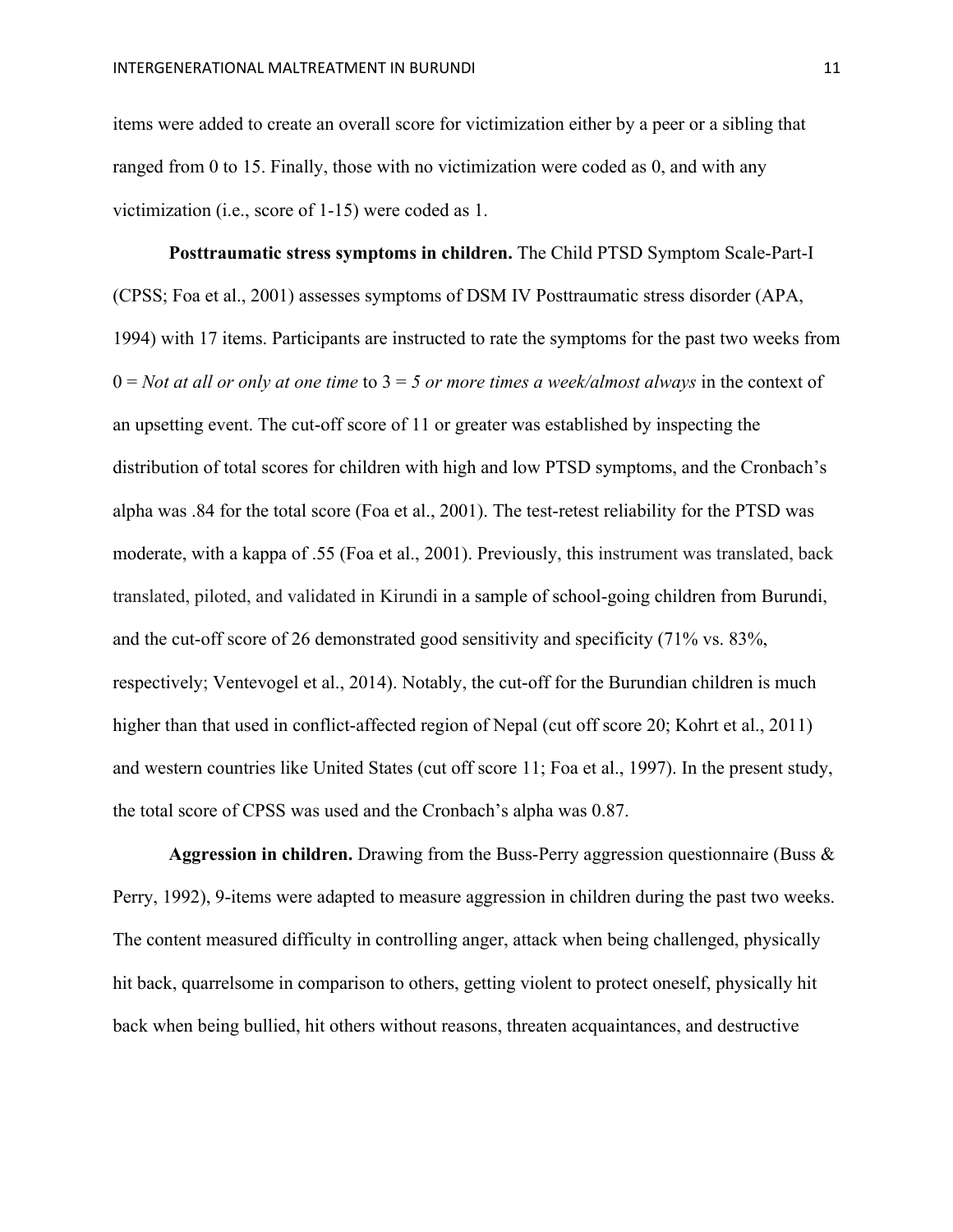when angry. The response options comprised a 5-point Likert scale ranging from 0 = *none of the time* to 4 = *all of the times*. The Cronbach's alpha for the scale in the present study was 0.82. **Data Analysis**

First, descriptive statistics and bivariate correlations were conducted in IBM SPSS version 25 (IBM SPSS, 2017). Second, using M*plus* version 8.0 (Muthén & Muthén, 2017) serial mediation analyses were carried out to evaluate the four indirect effects operating between parents' histories of childhood maltreatment, child maltreatment, and aggression in the child (Figure 1). All variables were treated as manifest/observed variables. The magnitude of the indirect effects was examined using the product of the regression coefficients (Bishop et al., 1975). The coefficient of the indirect effect is divided by its standard error and compared to a critical value with a *z*-test. As recommended by Preacher and Hayes (2008), bias-corrected bootstrapping procedures for confidence intervals with a total of 5,000 bootstrapped samples were used. Use of bootstrapping method is recommended over the traditional causal steps approach, as the former has higher power while maintaining reasonable control over the Type I error rate (MacKinnon et al., 2004). A 95% confidence interval not containing a zero was considered statistically significant. Third, all significant specific indirect effects were compared with each other, with the Model constraint option in M*plus* that calculates a Wald test to examine differences between parameters under consideration (each pair of statistically significant indirect effects) using bootstrapping (*n* = 5,000 iterations).

#### **Results**

Details regarding child maltreatment types are provided in Table 1. No missing data were found after receiving consent and assent from the parent and index child, respectively. Based on the four types of childhood maltreatment (i.e., abuse and neglect), in the parent sample, only four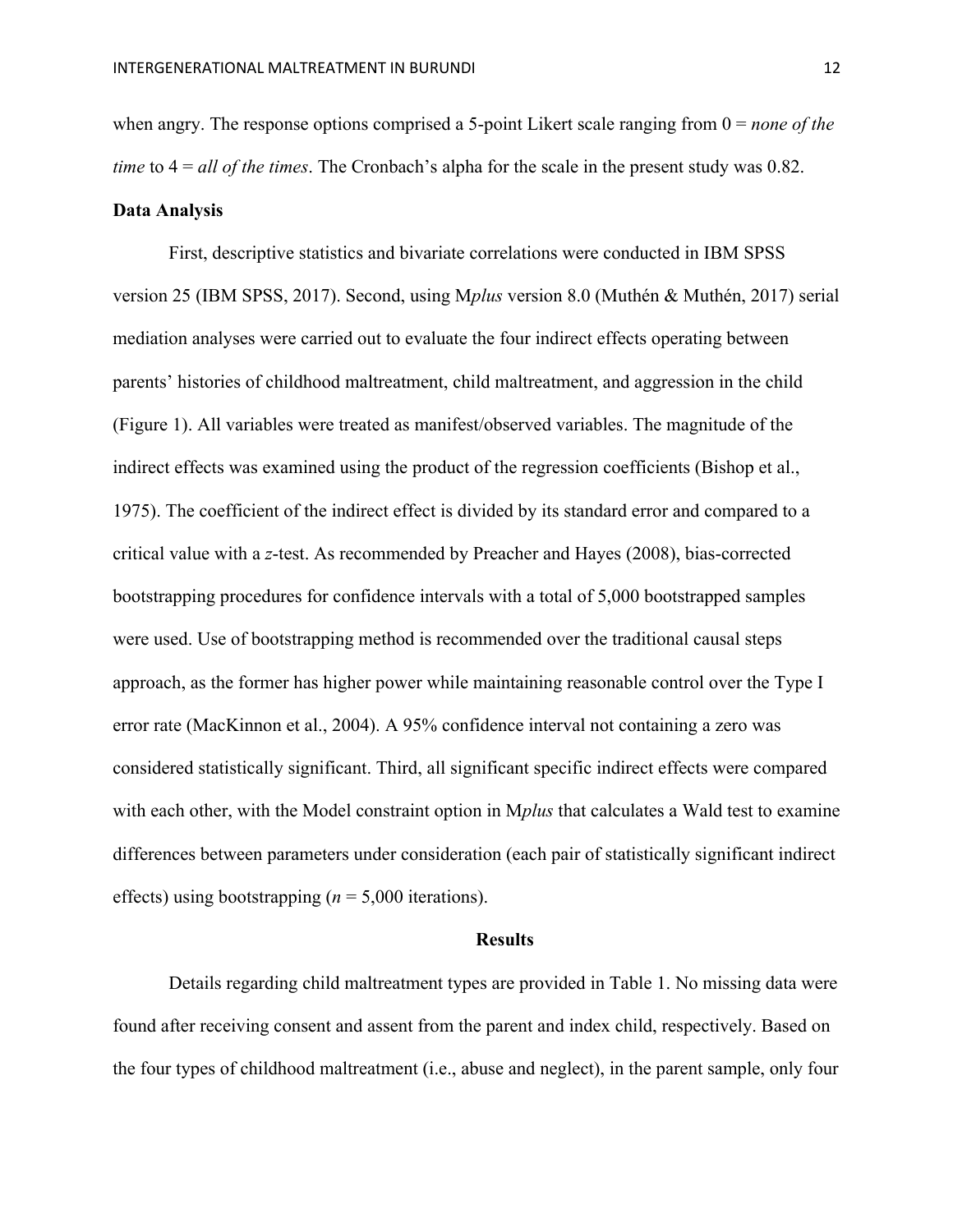participants (1.8%) reported no exposure to maltreatment, 33 (14.5%) had experienced one type of maltreatment, and 101 (44.5%), 57 (25.1%), and 32 (14.1%) had experienced two, three, and four different types of childhood maltreatment, respectively. Using the PHQ-9 cut-off score, 40 (17.6%) parents had levels of depression in the clinical range. Based on the five types of childhood maltreatment, in the adolescent sample, only four participants (1.8%) reported no exposure to abuse or neglect, 28 (12.3%) reported exposure to one type of abuse/neglect, 105 (46.3%), 42 (18.5%), 35 (15.4%), and 13 (5.7%) had exposure to 2, 3, 4, and 5 types of child maltreatment, respectively. Using 26 as the cut-off score on CPSS, 3.1% of the adolescents had a probable diagnosis of PTSD (Ventevogel et al., 2014). Bivariate correlations are presented in Table 2 and indicate a significant correlation between parents' histories of CM with their depression scores, parent-child connectedness (negative correlation), maltreatment in their children, and PTSS in children (Table 2). Children's maltreatment scores, peer/sibling victimization, PTSS and aggression were significantly and positively correlated.

For the mediation model the goodness-of-fit indices were well-fitting  $(CFI/TLI =$ 1.00/1.04, 90% CI of RMSEA = .00-.05,  $X^2(9) = 5.50$ ,  $p = .79$ ). Figure 1 depicts the serial mediation model with pathways reaching a statistically significant level  $(p < .05)$ . In the present model, all pathways were significant except for the association between child's victimization by peer or sibling and child's PTSS (Figure 1). Four indirect effects are presented in Table 3, and three of the indirect effects were significant (Table 3). **Parent maltreatment** $\rightarrow$  Child **maltreatment (Aim 1).** Two indirect effects of parents' maltreatment on child maltreatment through parents' depression score and parent-child connectedness were found to be significant (hypothesis 1a: Parent maltreatment  $\rightarrow$  Parent depression $\rightarrow$  Child maltreatment; hypothesis 1b: Parent maltreatment  $\rightarrow$  Parent-child connectedness  $\rightarrow$  Child maltreatment). Comparison of these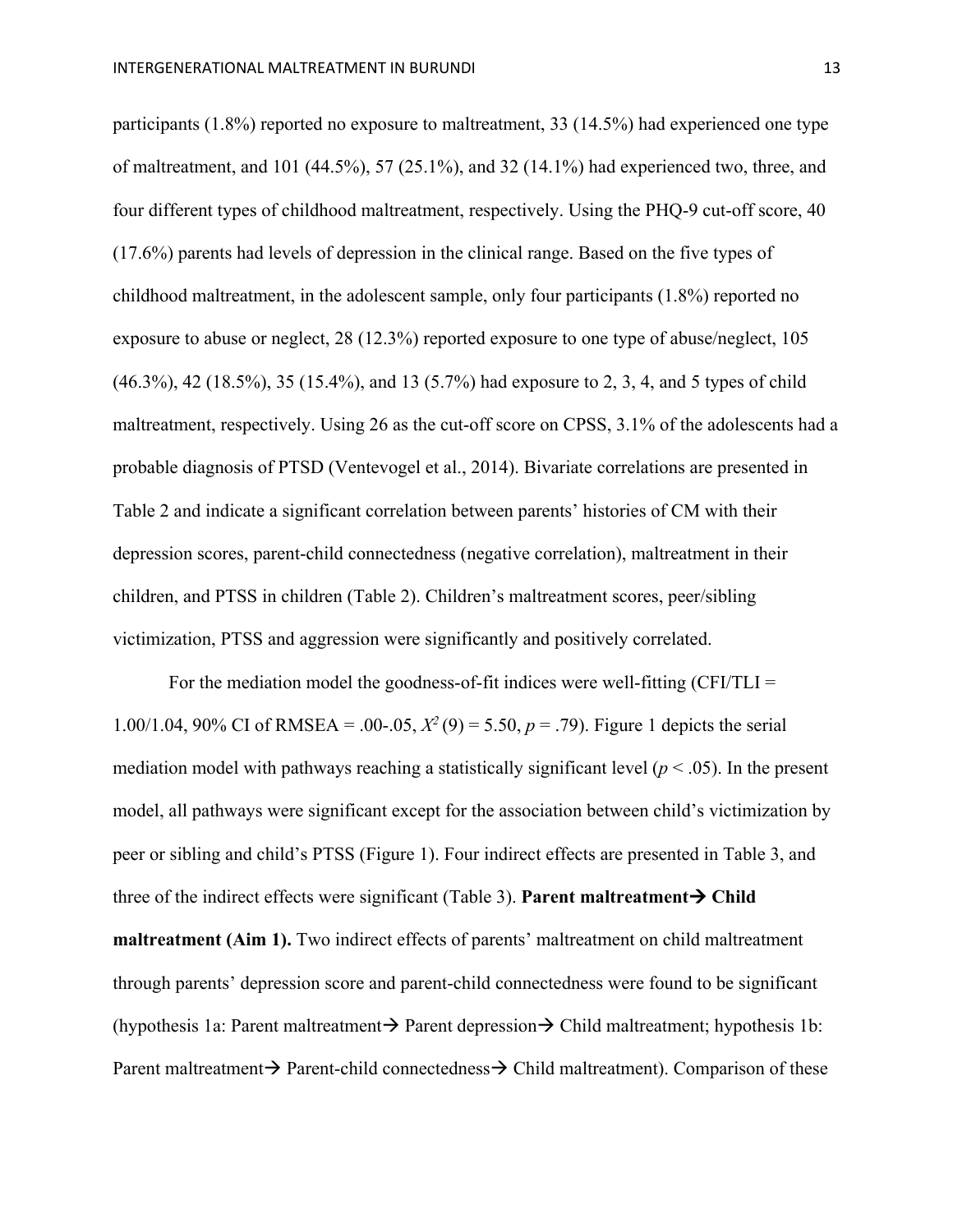two indirect effects indicated no difference in the strength of the indirect effects, that is, the indirect effect of parents' maltreatment histories on maltreatment in children through parents' depression and connectedness with the child were similar in strength although with opposite valence. Specifically, symptoms of depression in parents were associated with increase in the risk of maltreatment in offspring, and parent-child connectedness alleviated risk of maltreatment in children with parental histories of childhood maltreatment.

Child maltreatment  $\rightarrow$  Aggression in the child (Aim 2). The association between child maltreatment and peer/sibling victimization was significant and positive (hypothesis 2a). While the association between peer/sibling victimization and aggression was significant, it was nonsignificant between peer/sibling victimization and PTSS (Figure 1). Hypothesis 2b was not supported as indirect effect of child maltreatment on aggression through peer/sibling victimization was not significant (see M3 in Table 3). Thus, the association of child maltreatment with aggression was stronger in magnitude through PTSS than peer/sibling victimization.

#### **Discussion**

The nation of Burundi has faced many cycles of political violence and armed conflicts leading to poverty, corruption, and ethnic divisions (Berckmoes 2014, 2015). The brunt of the burden of such wars and conflicts largely falls on families as they face several challenges, including economic loss, disruption of family relations, and breakdown of the social fabric including public health, educational, and welfare services (De Jong, 2020). Using a crosssectional design, the present study found significant indirect effects of parents' histories of childhood maltreatment on maltreatment of their offspring/child via parents' symptoms of depression and parent-child connectedness in parent-child dyads from Burundi. Support for the spillover hypothesis was found in that there was a positive association between child/offspring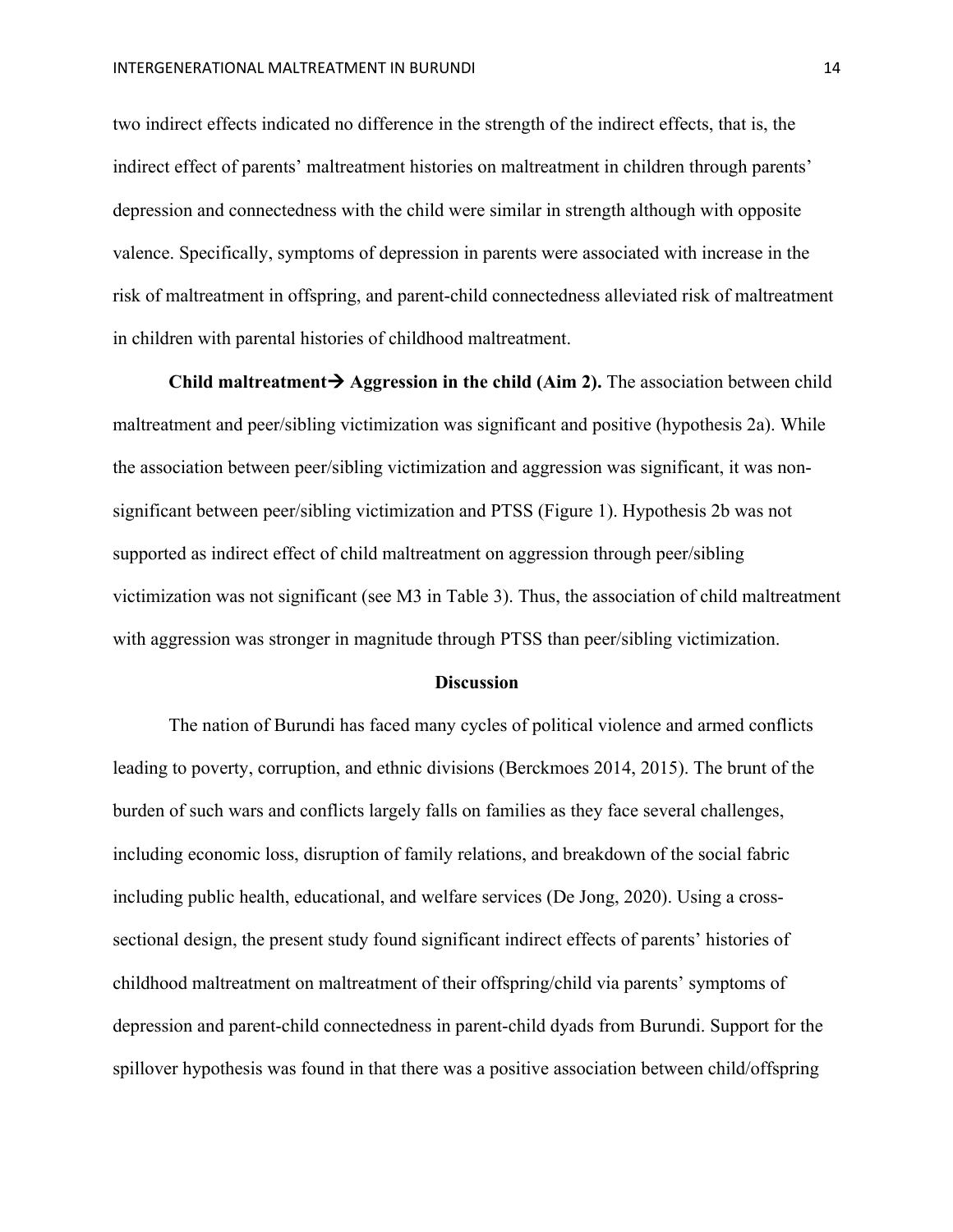exposure to maltreatment with exposure to peer/sibling victimization, and with higher levels of PTSS. Notably, only PTSS and not peer/sibling victimization was significantly and positively associated with aggressive behavior. Thus, only through PTSS did child maltreatment have an indirect effect on aggressive behavior. Findings are discussed below in detail.

The present findings support hypotheses 1a-1b as depression emerged as a risk factor and parent-child connectedness was a protective factor in the associations between parents' histories of maltreatment and maltreatment in their child. Our findings are in line with studies from Burundi and other regions demonstrating a link with parents'-and their child's maltreatment experiences (Crombach & Bambonye, 2015; Morelli et al., 2020; Negriff et al., 2020) and adds to the extant literature by highlighting the role of depression and parent-child connectedness that can facilitate clinical interventions. Findings suggest that there are opportunities to break the cycle of maltreatment, even in conflict-affected regions and politically volatile environments, by considering parents' childhood maltreatment histories in identifying at risk families/children in need of preventative interventions (Assink et al., 2018). Two qualitative studies from Burundi suggest that corporal disciplining and emotional abuse are largely viewed as acceptable practices, which are often seen as a sign of care and for the wellbeing of the child (Berckmoes et al., 2017; Hendriks et al., 2020). As victims of childhood maltreatment, parents may be unaware of ways to apply adequate and effective parenting techniques for improving parent-child connectedness or attachment patterns.

When examining the associations between child/offspring maltreatment and PTSS and aggression, there was support for the spill-over hypothesis (hypothesis 2a supported) in that exposure to child maltreatment was associated with exposure to peer or sibling victimization. The present finding is the first to demonstrate this among Burundian youth and is in line with a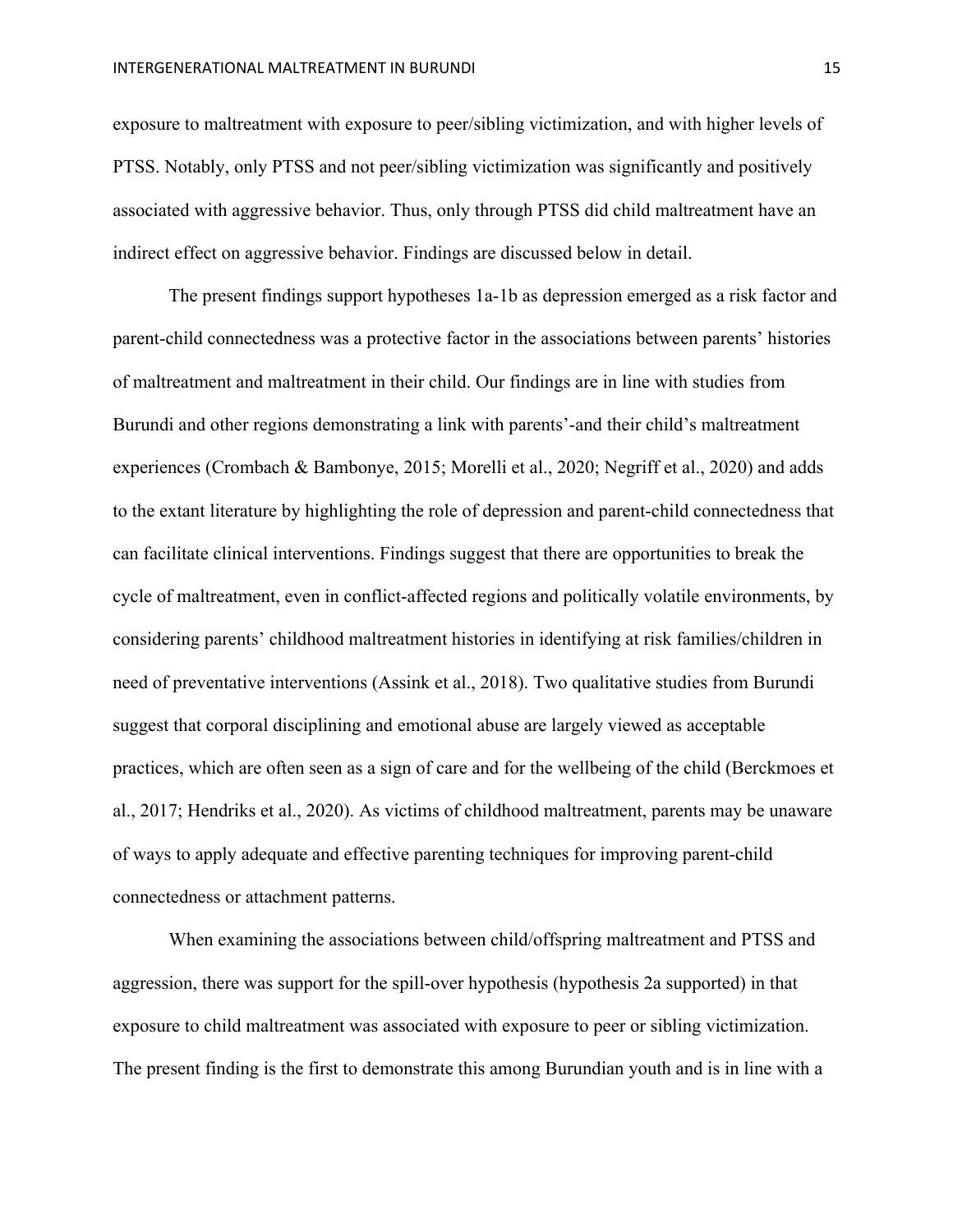growing body of research studies indicating an association between child maltreatment and sibling victimization, albeit these studies are from developed nations (Tucker et al., 2014). However, there was no significant indirect effect of child maltreatment on PTSS and aggression via peer/sibling victimization (hypothesis 2b not supported). Notably, it was found that child maltreatment had an indirect effect on aggression through PTSS. This again is in line with existing studies that suggest that PTSS are associated with deficits in social information processing (Kerig & Becker, 2010) that in turn can lead to aggressive and externalizing behavior in children/adolescents (Calvete & Orue, 2011; Ford et al., 2018; McLaughlin & Lambert, 2017). One prior qualitative study on Burundian children found that while children can be submissive and accepting of violence from elders (to prevent further violence), they did engage in externalizing behavior such as stealing, damaging materials, jealousy, and harming others (peer) because of poverty and animosities related to ethnic conflicts (Hendriks et al., 2020). Thus, children on one hand maybe vulnerable to violent acts but can also aggress in the context of social hierarchies and structural factors of poverty, ethnic divisions, and gender that render some more powerful than the others. The present findings warrant replication in a longitudinal design as PTSS and aggression can be both, a consequence, and a risk factor of maltreatment in children (Rodriguez et al., 2019). Notably, a recent longitudinal study examining intergenerational transmission of maltreatment demonstrated that maltreatment in children is prospectively associated with mental health outcomes, including PTSS, depression and externalizing problems in adolescence (Negriff et al., 2020); however, the study did not consider mental health outcomes as potential risk factors of child maltreatment.

The present findings should be considered with the following limitations in mind. First, the current study findings may not be generalizable to the whole population of Burundi as this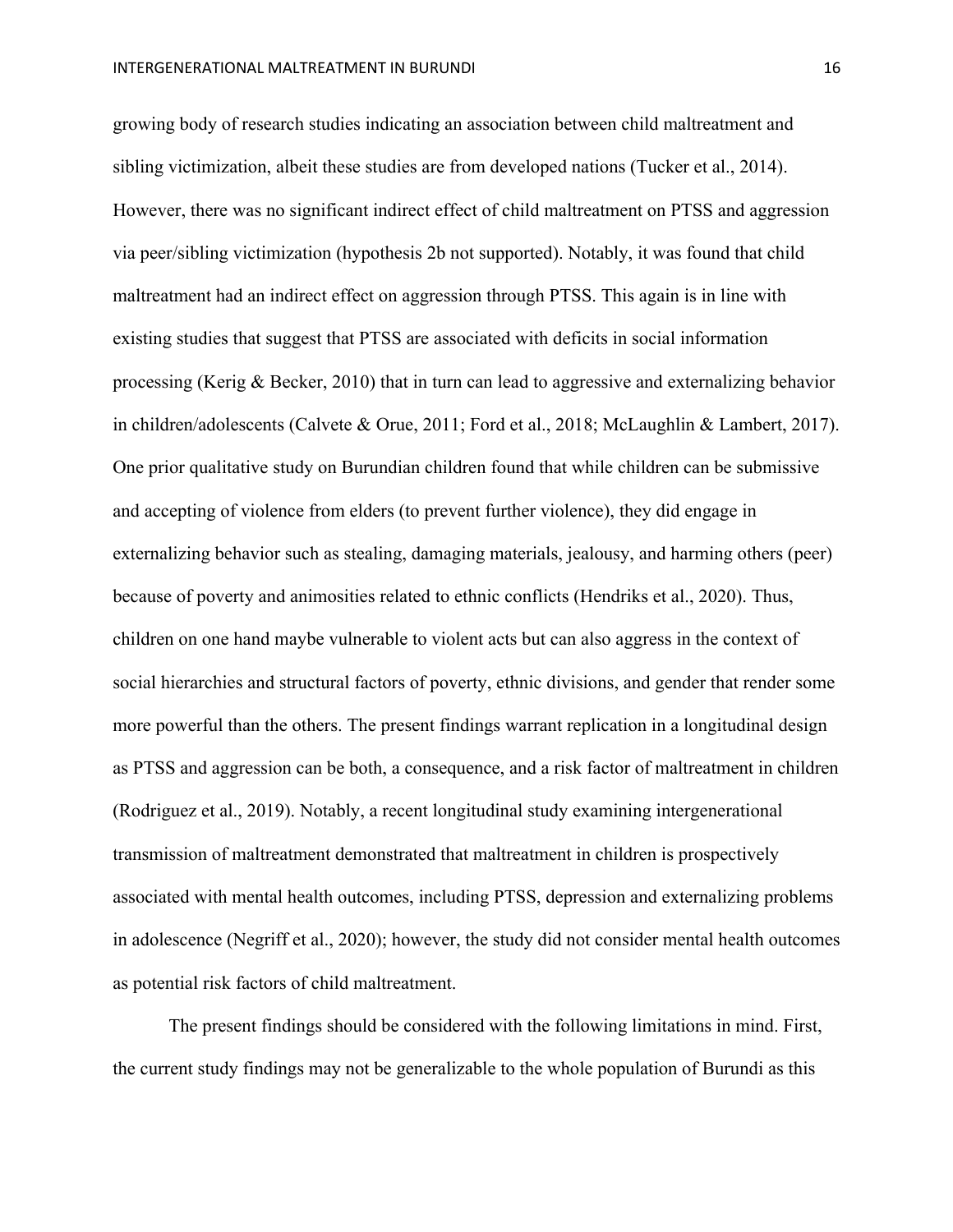study was based on households from five out of the then 17 provinces of Burundi. Notably, all provinces in Burundi have been affected by the civil war and [the] political violence; however, the effect of the conflict was not directly investigated in the present study. Second, this study was initially designed as a longitudinal study. However, data collection was interrupted due to eruption of political violence leading to the present cross-sectional design. The causality of maltreatment types leading to depression, PTSS, and aggression is an assumption based on the theory of traumatic stress. Thus, parameters investigated in the present study are associations gauged cross-sectionally. Additionally, the present study is limited in information on demographic details of parents', such as age, education, socio-economic status, family structure and density of household, variables that are identified risk factors for childhood abuse and neglect (Charak & Koot, 2014). Third, childhood maltreatment was inquired through a selfreport questionnaire (i.e., CTQ-SF) that may introduce the possibility of response bias resulting from the inability of an individual to recall victimization experiences (Widom & Morris, 1997). Notably, the self-report maltreatment questionnaire used in the present study, namely the CTQ-SF, has most items that inquire behavior specific questions, which tend to reduce response bias. Additionally, in the parent sample emotional abuse and neglect were inquired using fewer items than proposed by the authors of the CTQ-SF (Bernstein et al., 2003) and sexual abuse was not inquired. This could have led to underreporting of maltreatment by parents in the present study. Fourth, maltreatment histories of other household members were not inquired. Fifth, the correlations between the study variable were low-to-moderate that can reduce the power needed to reject the null hypothesis.

It is clear from prior studies that there is an enormous scarcity of mental health professionals in regions with armed conflict, such as in Burundi (De Jong, 2011, 2020). Our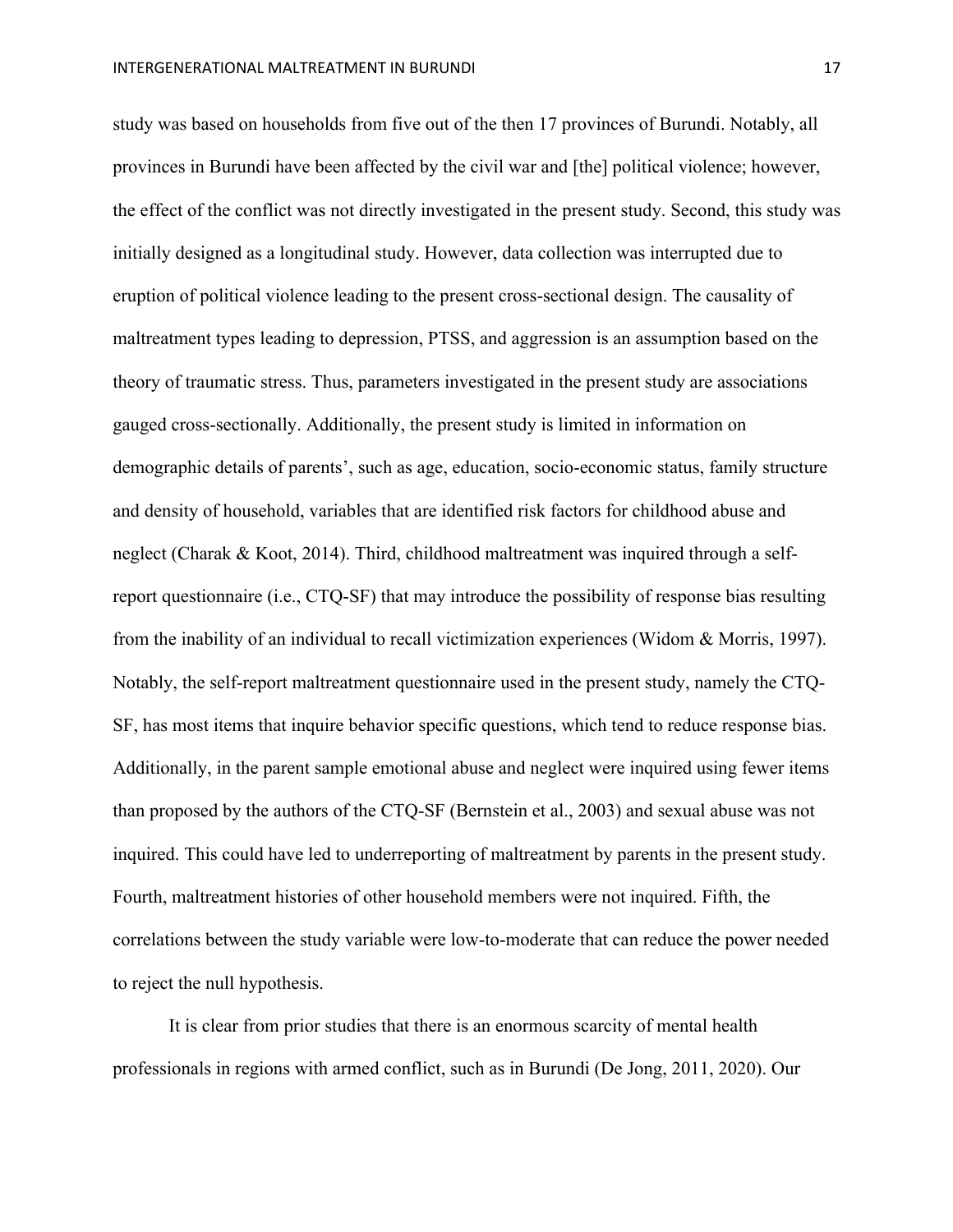findings have potential clinical implications in that children with exposure to maltreatment who are at risk of greater levels of PTSS, and aggression should be provided with evidence based cognitive behavioral therapies (CBT), such as Trauma-focused CBT that have been found to effectively reduce PTSS, depression, and anxiety in children and youth with traumatic experiences in randomized control trials carried out in some LMICs (e.g., Zambia; Murray et al., 2015). A study also found support for brief interventions comprising psychoeducation of parents in preventing child maltreatment and reducing behavioral problems in Burundian children (Jordans et al., 2013). Additionally, the Problem Management Plus (PM+; Dawson et al., 2015), which is a brief, transdiagnostic, and non-specialist helper delivered psychological intervention, has been found to reduce symptoms of depression, anxiety, and posttraumatic stress in violenceaffected communities (e.g., Kenya, Bryant et al., 2017). Randomized control trials of PM+ should also be conducted in the Burundian context. Prior studies also propose multisectoral collaborations to alleviate issues of economic crisis, establish equitable opportunities for education, building safety nets for the most vulnerable, legal and women's rights for appropriate governance and upkeep of human rights (De Jong et al., 2015). Resources also need to be directed towards making health care services accessible to survivors of child maltreatment, while simultaneously developing child maltreatment preventative strategies and culturally sensitive clinical interventions. Future studies should investigate the role of these previously proposed interventions in curbing child maltreatment and posttraumatic stress and other mental health challenges in parents and children from Burundi.

In conclusion, this study is the first to investigate the role of parent's depression and their connectedness with their children as factors effecting the association between parental histories of childhood maltreatment and maltreatment in children in parent-child dyad from Burundi.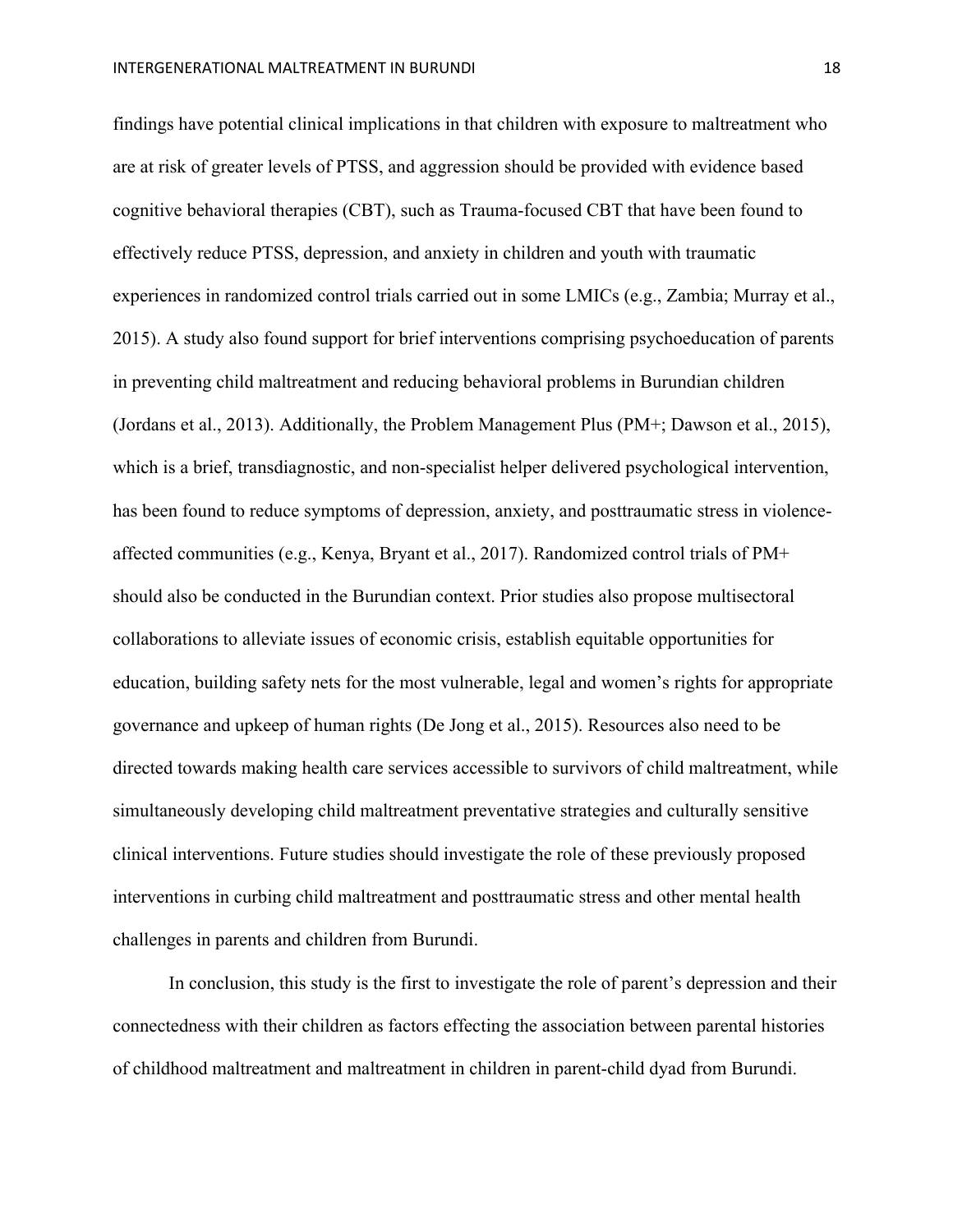While depression in parents increased the association between parental histories of childhood maltreatment and maltreatment in children, parent-child connectedness decreased the association. Exposure to child maltreatment was a risk factor for victimization by a peer or sibling (i.e., spillover hypothesis), but it was PTSS that increased the association between maltreatment and aggression in children.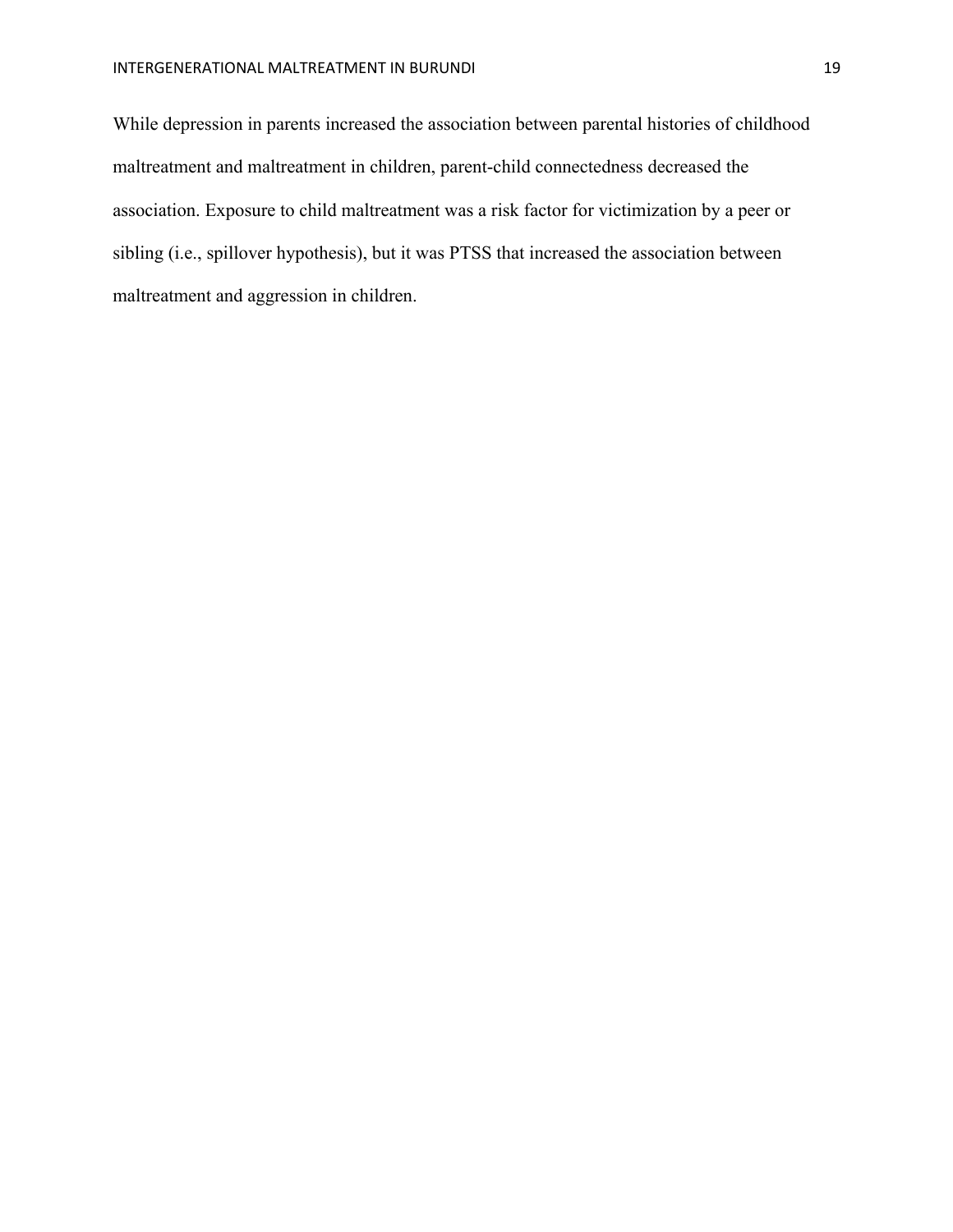#### **Reference**

- American Psychiatric Association. (1994). Diagnostic and statistical manual of mental disorders (4<sup>th</sup> ed.). APA.
- American Psychiatric Association. (2013). Diagnostic and statistical manual of mental disorders  $(5<sup>th</sup>$  ed.). APA.

Anderson, R. E., Edwards, L. J., Silver, K. E., & Johnson, D. M. (2018). Intergenerational transmission of child abuse: Predictors of child abuse potential among racially diverse women residing in domestic violence shelters. *Child Abuse and Neglect, 85*, 80-90.

- Assink, M., Spruit, A., Schuts, M., Lindauer, R., van der Put, C. E., & Stams, G. J. M. (2018). The intergenerational transmission of child maltreatment: a three-level meta-analysis. *Child Abuse and Neglect, 84*, 131-145.
- Baldy, A. C., Sorrentino, A., & Farrington, D. P. (2019). Post-traumatic stress symptoms among Italian preadolescents involved in school and cyber bullying and victimization. *Journal of Child and Family Studies, 28*, 2358-2364.
- Berckmoes, L. (in press). In the aftermath of atrocities: research on the intergenerational transmission of trauma and violence. In B. Hola, M. Weerdestein, & H. Nyseth The Oxford Handbook of Atrocity Crimes.
- Berckmoes, L. H. (2014). *Elusive tactics: Urban youth navigating the aftermath of war in Burundi.* Unpublished Ph.D. dissertation. VU University.
- Berckmoes, L. H. (2015). Youth, politics and violence in Burundi: Gullible followers or tactics actors? In: *L'Afrique des Grands Lacs: Annuaire 2014–2015,* 21–38*.*  University of Antwerp Press.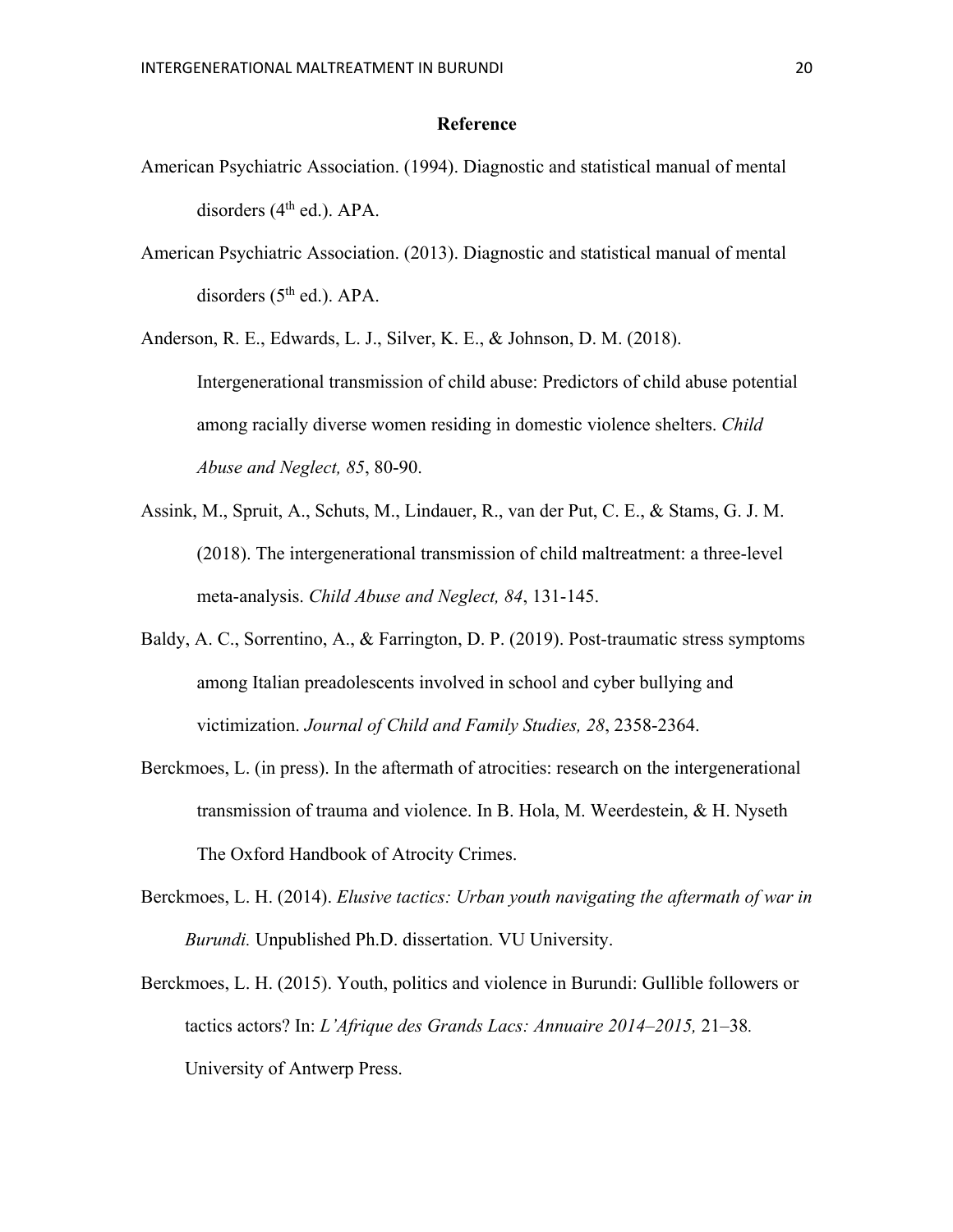- Berckmoes, L. H., De Jong, J. T. V. M., & Reis, R. (2017). Intergenerational transmission of violence and resilience in conflict-affected Burundi: a qualitative study of why some children thrive despite duress. *Global Mental Health, 4*, e26. doi.org/10.1017/gmh.2017.23
- Bernstein, D. P., Stein, J. A., Newcomb, M. D., Walker, E., Pogge, D., Ahluvalia, T., Stokes, J., Handelsman, L., Medrano, M., Desmond, D., & Zule, W. (2003). Development and validation of a brief screening version of the Childhood Trauma Questionnaire. *Child Abuse & Neglect, 27*, 169-190. doi.10.1016/S0145- 2134(02)00541-0
- Bishop, Y. M. M., Fienberg, S. E., & Holland, P. W. (1975). *Discrete multivariate analysis: theory and practice.* MIT Press.
- Bowes, L., Wolke, D., Joinson, C., Lereya, S. T., & Lewis, G. (2014). Sibling bullying and risk of depression, anxiety, and self-harm: a prospective cohort study. *Pediatrics, 134*, 1032-1039. doi.10.1542/peds.2014-0832
- Bryant, R.A., Schafer, A., Dawson, K. S., Anjuri, D., Mulili, C., Ndogoni, L., Koyiet, P., Sijbrandij, M., Ulate, J., Harper Shehadeh, M., Hadzi-Pavlovic, D., & van Ommeren, M. (2017). Effectiveness of a brief behavioural intervention on psychological distress among women with a history of gender-based violence in urban Kenya: a randomized clinical trial. *PLos Medicine, 14*, e1002371.
- Buss, A. H., & Perry, M. P. (1992). The Aggression Questionnaire. *Journal of Personality and Social Psychology, 63*, 452-459.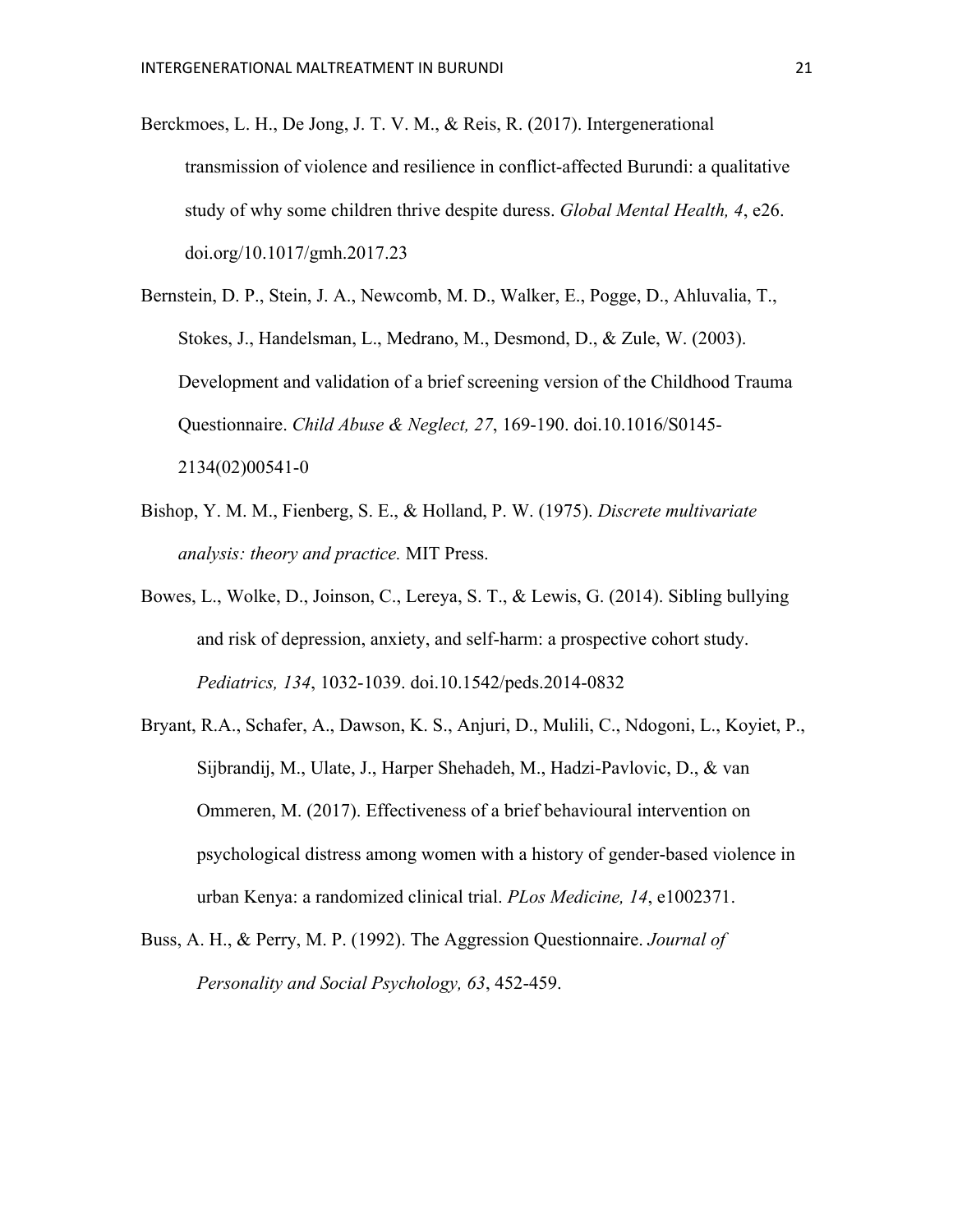- Calvete, E., & Orue, E. (2011). The impact of violence exposure on aggressive behavior through social information processing in adolescents. *American Journal of Orthopsychiatry, 81*, 38-50.
- Catani, C., Schauer, E., Elbert, T., Missmahl, I., Bette, J., & Neuner, F. (2009). War trauma, child labor, and family violence: life adversities and PTSD in a sample of school children in Kabul. *Journal of Traumatic Stress, 22*, 163-171.
- Charak, R., Ford, J. D., Modrowski, C. A., & Kerig, P. K. (2019). Polyvictimization, emotion dysregulation, symptoms of posttraumatic stress disorder, and behavioral health problems among justice-involved youth: A latent class analysis. *Journal of Abnormal Child Psychology, 47*, 287-298*.*
- Charak, R., De Jong, J.T.V.M., Berckmoes, L. H., Ndayisaba, H., & Reis, R. (2017). Assessing the factor structure of the childhood trauma questionnaire, and cumulative effects of abuse and neglect on mental health among adolescents in conflict-affected Burundi. *Child Abuse and Neglect, 72*, 383-392.
- Charak, R., & Koot, H. M. (2014). Abuse and neglect in adolescents of Jammu, India: The role of gender, family structure, and parental education. *Journal of Anxiety Disorders, 28*, 590-598.
- Cohen, J. A., Mannarino, A. P., & Deblinger, E. (2012). *Trauma-focused CBT for children and adolescents: treatment applications.* The Guildford Press.
- Crombach, A., & Bambonye, M. (2015). Intergenerational violence in Burundi: experienced childhood maltreatment increases the risk of abusive child rearing and intimate partner violence. *European Journal of Psychotraumatology, 6*. doi.org/10.3402/ejpt.v6.26995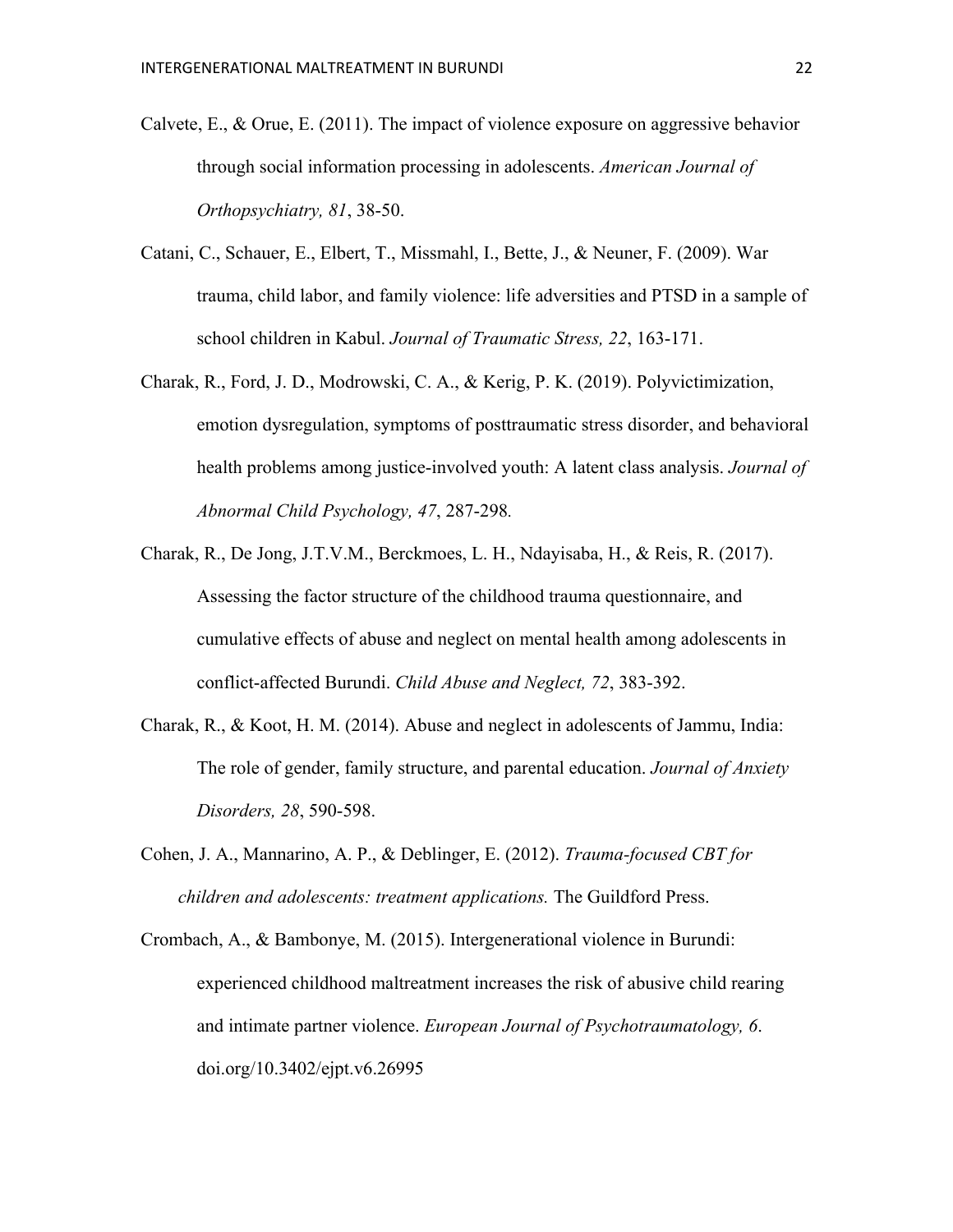- Day, T., & Kearney, C. A. (2016). Resilience variables and posttraumatic symptoms among maltreated youth. *Journal of Aggression, Maltreatment, and Trauma, 25*, 991-1005.
- Dawson, K. S., Bryant, R. A., Harper, M., Kuowei Tay, A., Rahman, A., Schafer, A., & van Ommeren, M. (2015). Problem Management Plus (PM+): a WHO transdiagnostic psychological intervention for common mental health problems. *World Psychiatry, 14*, 354-357.
- Dodge, K. A., Godwin, J., & The Conduct Problems Prevention Research Group. (2013). Social-information-processing patterns mediate the impact of preventive intervention on adolescent antisocial behavior. *Psychological Science, 24*, 456- 465.
- De Jong, J.T.V.M. (2011) (Disaster) Public mental health. In: *Trauma and Mental Health: Resilience and Posttraumatic Disorders* (pp. 217-262). Eds: D. J. Stein, M. J. Friedman, C. Blanco. Wiley-Blackwell.
- De Jong, J., Berckmoes, L. H., Kohrt, B. A., Song, S. J., Tol, W. A., & Reis, R. (2015). A public health approach to address the mental health burden of youth in situations of political violence and humanitarian emergencies. *Current Psychiatry Reports, 17*(7), 60. doi.org/10.1007/s11920-015-0590-0
- De Jong, J. (2020) Family interventions and armed conflict. In: *Culture and families: Research and Practice* (eds. Halford, K & F. van de Vijver). Elsevier.
- Erel, O., & Burman, B. (1995). Interrelatedness of marital relations and parent-child relations: a meta-analytic review. *Psychological Bulletin, 118*, 108-132.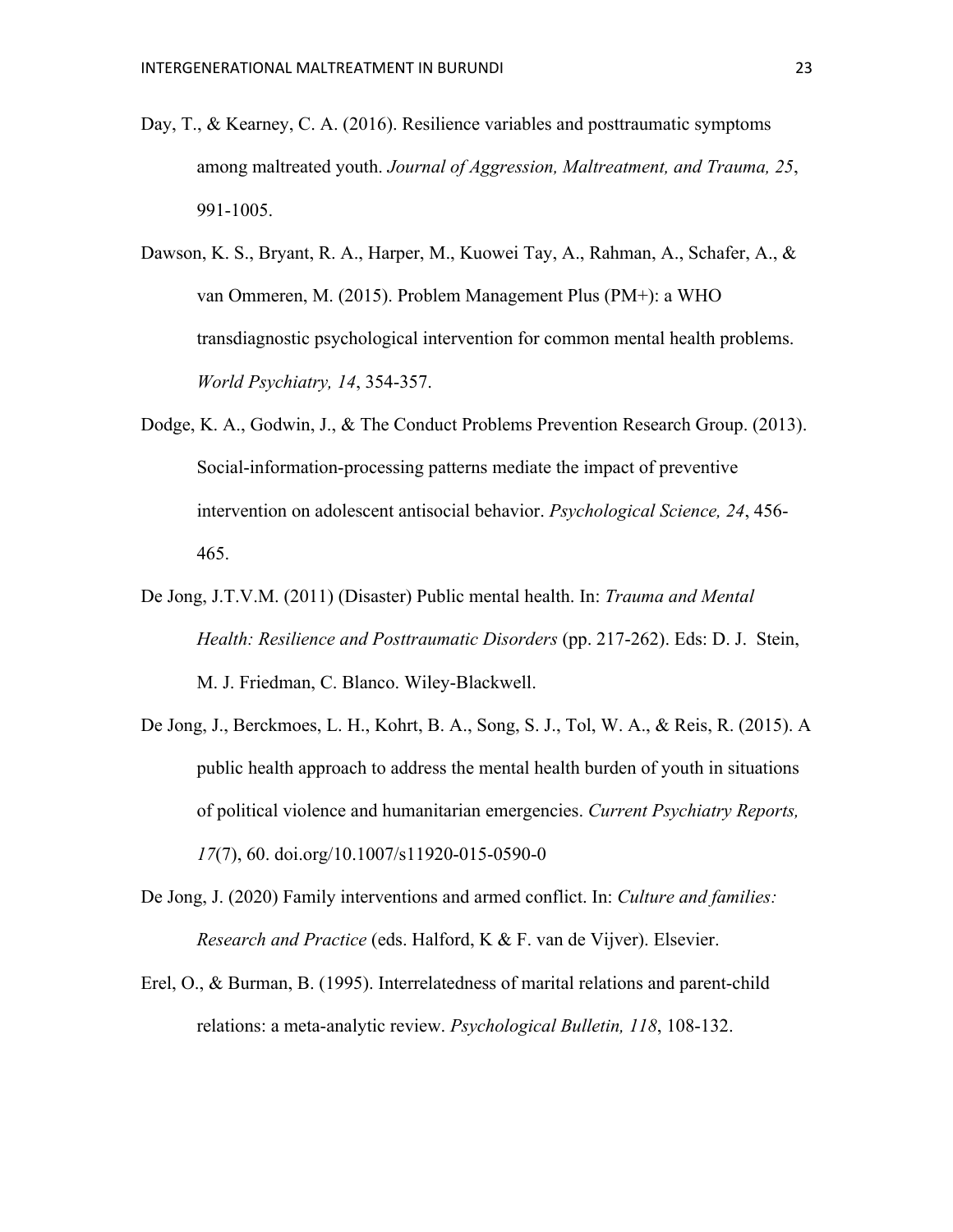- Fite, J. E., Bates, J. E., Holtzworth-Munroe, A., Dodge, K. A., Nay, S. Y., & Pettit, G. S. (2008). Social information processing mediates the intergenerational transmission of aggressiveness in romantic relationships. *Journal of Family Psychology, 22*, 367-376.
- Foa, E. B., Cashman, L., Jaycox, L., & Perry, K. (1997). The validation of a self-report measure of posttraumatic stress disorder: the posttraumatic diagnostic scale. *Psychological Assessment, 9*(4), 445-451.
- Foa, E. B., Johnson, K. M., Feeny, N. C., & Treadwell, K. R. (2001). The child PTSD symptom scale: a preliminary examination of its psychometric properties. *Journal of Clinical Child and Adolescent Psychology, 30*, 376-384.
- Ford, J. D., Charak, R., Modrowski, C. A. & Kerig, P. K. (2018). PTSD and dissociation symptoms as mediators of the relationship between polyvictimization and psychosocial and behavioral problems among justice-involved adolescents. *Journal of Trauma and Dissociation, 19*, 325-346.
- Garcia-Moreno, C., Jansen, H. A. F. M., Ellsberg, A., Heise, L., Watts, C. H., & WHO Multi-country Study on Women's Health and Domestic Violence against Women Study Team (2006). Prevalence of intimate partner violence: findings from the WHO multi-country study on women's health and domestic violence. *Lancet, 368*(9543), 1260-1269.
- Gardner, M. J., Thomas, H. J., & Erskine, H. E. (2019). The association between five forms of child maltreatment and depressive and anxiety disorders: a systematic review and meta-analysis. *Child Abuse and Neglect, 96*. Advance online publication. doi.10/1016/j.chiabu.2019.104082.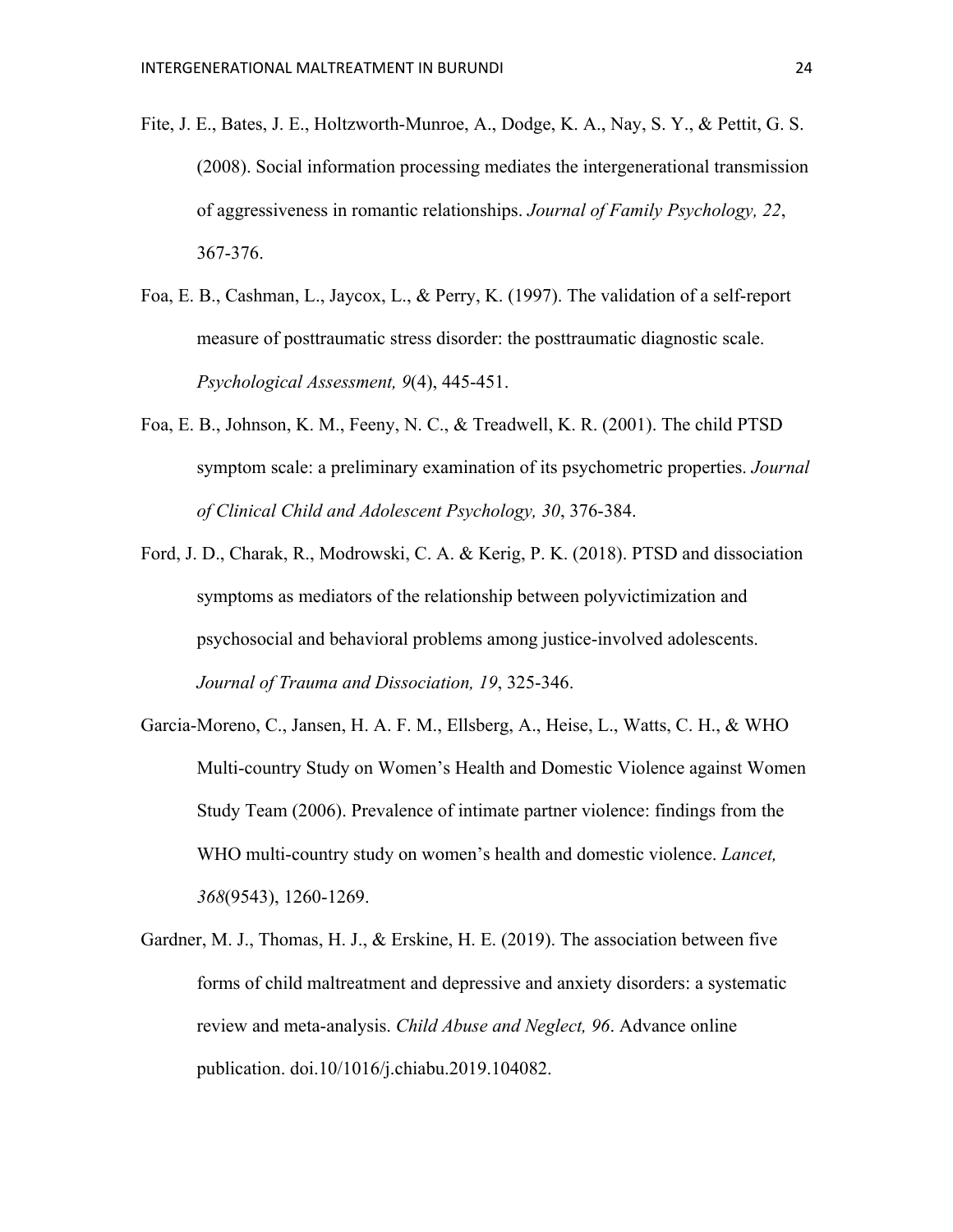- Glatz, T., Källström, A., Hellfeldt, K., & Thunberg, S. (2019). Physical violence in family sub-systems: links to peer victimization and long-term emotional and behavioral problems. *Journal of Family Violence, 34*, 423-433.
- Hatungimana, A. (2011). Political crisis and social reconfigurations: the problem of the 'disaster victims' in Burundi. In J. P. Chrétien & R. Banégas (Eds.), *The recurring great lakes crisis: Identity, violence, and power* (pp. 136-167). Hurst.
- Hembree-Kigin, T. L., & McNeil, C. B. (1995). *Parent-child interaction therapy.* Plenum.
- Hendriks, T. D., Reis, R., Sostakova, M., & Berckmoes, L. H. (2020). Violence and vulnerability: children's strategies and the logic of violence in Burundi. *Children and Society, 34*, 31-45.

IBM Corp (2017). IBM SPSS statistics for macintosh, version 25.0. IBM Corp.

Jeusette, L., & Verwimp, P. (2017). Childhood aspirations, occupational outcomes and exposure to violence: evidence from Burundi. Retrieved from https://www.semanticscholar.org/paper/Childhood-Aspirations%2C-Occupational-Outcomes-and-to-Jeusette-

Verwimp/b570724b8d59ca1bc74e4cea32d78f44fafd0232

- Jordans, M. J. D., Tol, W. A., Ndayisaba, A., & Komproe, I. H. (2013). A controlled evaluation of a brief parenting psychoeducation intervention in Burundi. *Social Psychiatry and Psychiatric Epidemiology, 48*, 1851-1859.
- Kerig, P. K., & Becker, S. P. (2010). *From internalizing to externalizing: Theoretical models of the process linking PTSD to juvenile delinquency.* In S. J. Egan (Ed.),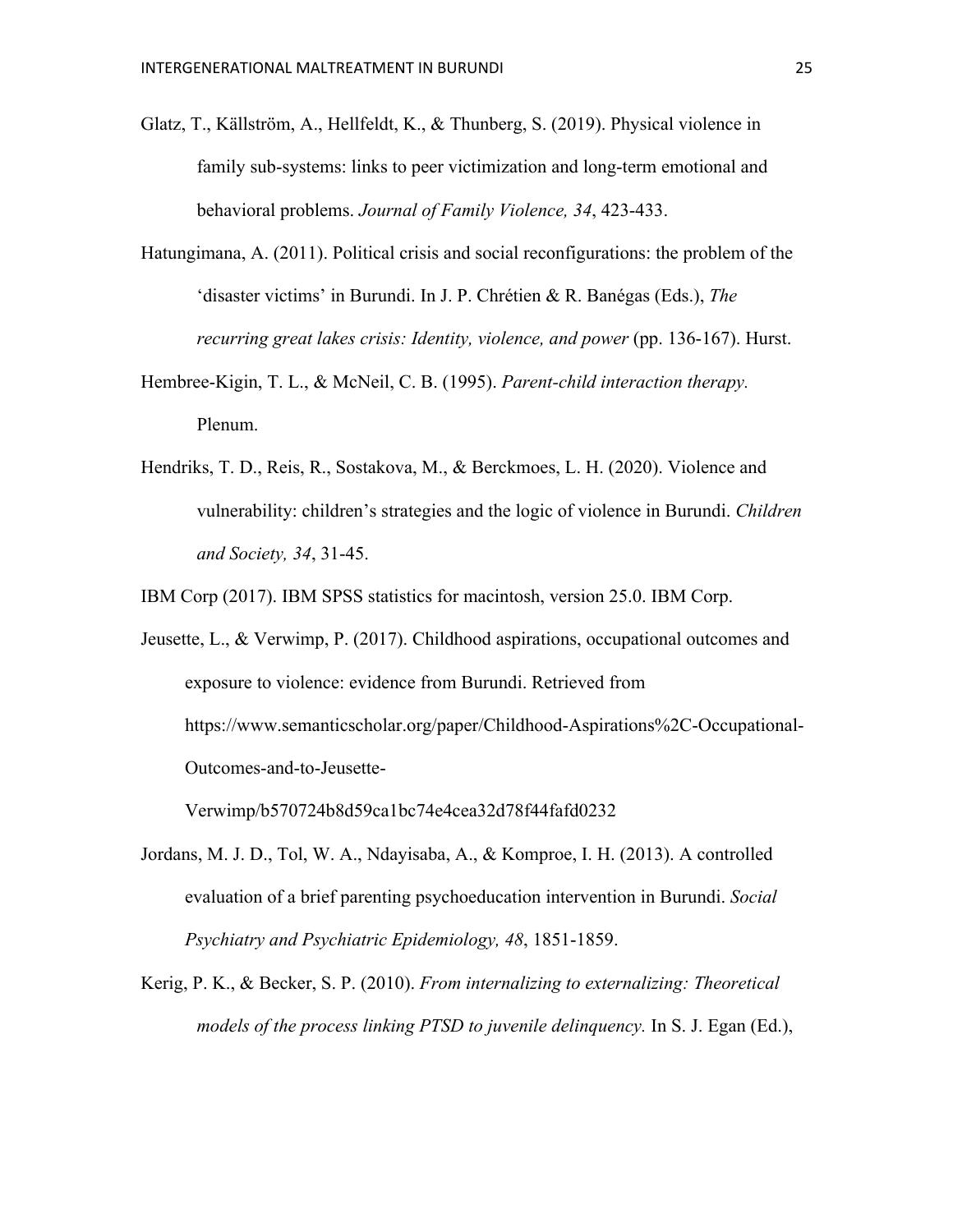Posttraumatic stress disorder (PTSD): causes, symptoms and treatment (pp. 33- 78). Nova Science Publishers.

- Kerig, P. K., Charak, R., Chaplo, S. D., Bennett, D. C., Armour, C., Modrowski, C. A., & McGee A. B. (2016). Validation of the factor structure of the adolescent dissociative experiences scale in a sample of trauma exposed detained youth. *Psychological Trauma: Theory, Research, Practice, and Policy, 8, 592-600.*
- Kohrt, B. A., Jordans, M. J. D., Tol, W. A., Luitel, N. P., Maharjan, S. M., & Upadhaya, N. (2011). Validation of cross-cultural child mental health and psychosocial research instruments: adapting the Depression Self-rating Scale and Child PTSD Symptom Scale in Nepal. *BMC Psychiatry, 11*(1), 127. doi.org/10.1186/1471- 244X-11-127
- Kroenke, K., & Spitzer, R. L. (2002). The PHQ-9: A new depression diagnostic and severity measure. *Psychiatric Annals, 32*(9), 509-515.
- Kroenke, K., Spitzer, R. L., & Williams, J. B. W. (2001). The PHQ-9: validity of a brief depression severity measure. *Journal of Internal Medicine, 16*(9), 606-613.
- Lakhdir, M. P. A., Nathwani, A. A., Ali, N. A., Farooq, S., Azam, S. I., Khaliq, A., & Kadir, M. M. (2019). Intergenerational transmission of child maltreatment: predictors of child emotional maltreatment among 11 to 17 years old children residing in communities of Karachi, Pakistan. *Child Abuse and Neglect, 19*, 109- 115.
- Lagdon, S., Ross, J., Robinson, M., Contractor, A., Charak, R., & Armour, C. (2021). Assessing the mediating role of social support in childhood maltreatment and psychopathology in college students in Northern Ireland. *Journal of Interpersonal*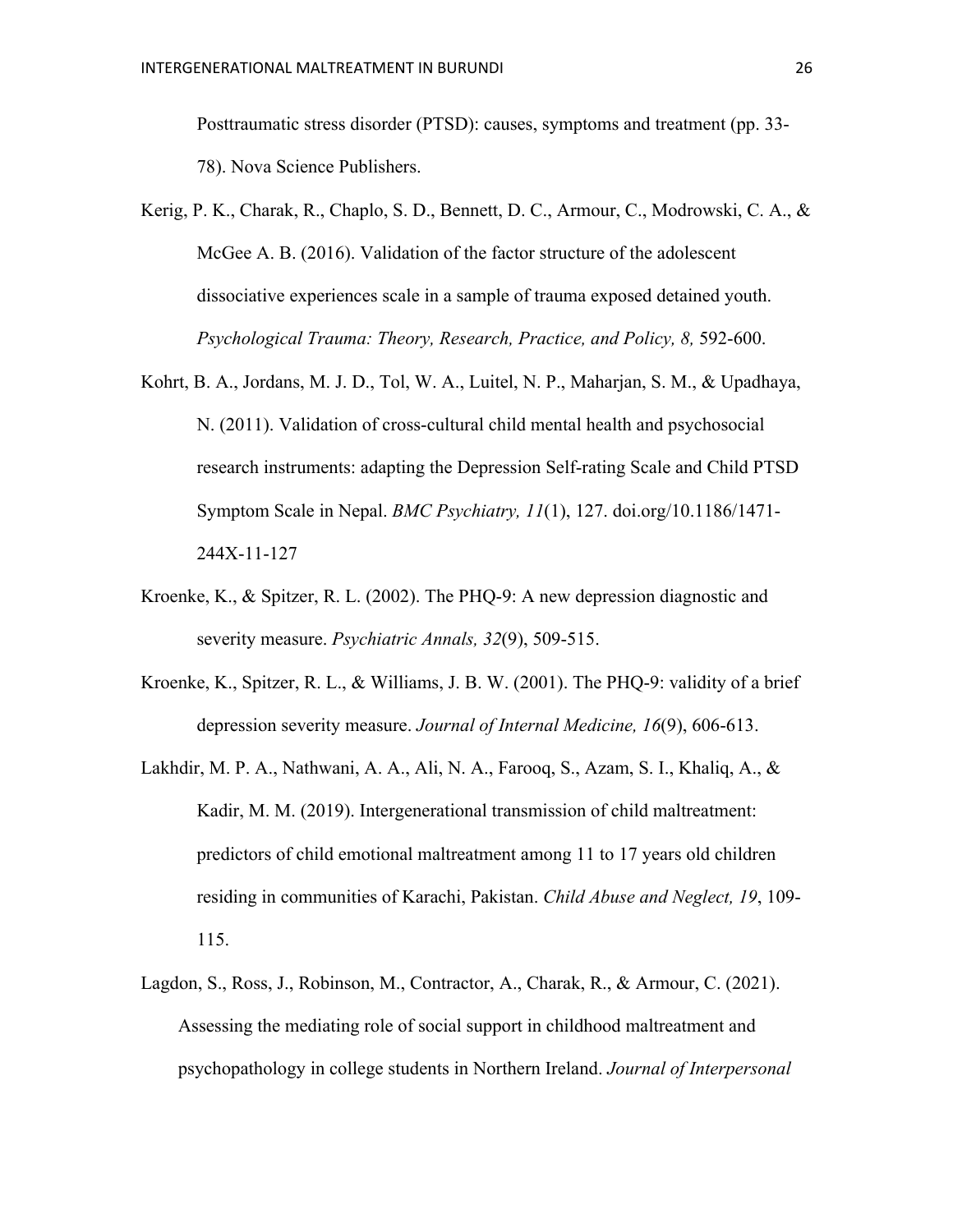*Violence, 36*(3-4), 2112-2136*.* doi.10.1177/0886260518755489

- Lemarchand, R. (2009). *The dynamics of violence in Central Africa.* University of Pennsylvania Press.
- Mackinnon, D. P., Lockwood, C. M., & Williams, J. (2004). Confidence limits for the indirect effect: Distribution of the product and resampling method. *Multivariate Behavioral Research*, *39*, 99–128. doi.10.1207/s15327906mbr3901
- Margolin, G., & Gordis, E. B. (2003). Co-occurrence between marital aggression and parents' child abuse potential: the impact of cumulative stress. *Violence and Victims, 18*, 243-258.
- Marshall, J. M., Huang, H., & Ryan, J. P. (2011). Intergenerational families in child welfare: assessing needs and estimating permanency. *Children and Youth Services, 33*, 1024-1030.
- McLaughlin, K. A., & Lambert, H. K. (2017). Child trauma exposure and psychopathology: mechamisms of risk and resilience. *Current Opinions in Psychology, 14*, 29-34.
- Morelli, N. M., Duong, J., Evans, M. C., Hong, K., Garcia, J., Ogbonnaya, I. N., & Villodas, M. T. (2020). Intergenerational transmission of abusive parenting: role of prospective maternal distress and family violence. *Child Maltreatment.* Advance online publication. doi. 10.1177/1077559520947816
- Muthén, L. K., & Muthén, B. O. (2017). *Mplus user's guide. Eight edition.* Muthén & Muthén.
- Murray, L. K., Skavenski, S., Kane, J. C., Mayeya, J., Dorsey, S., Cohen, J. A., Michalopoulos, L. T. M., Imasiku, M., & Bolton, P. A. (2015). Effectivenss of trauma-focused cognitive behavioral therapy among trauma-affected children in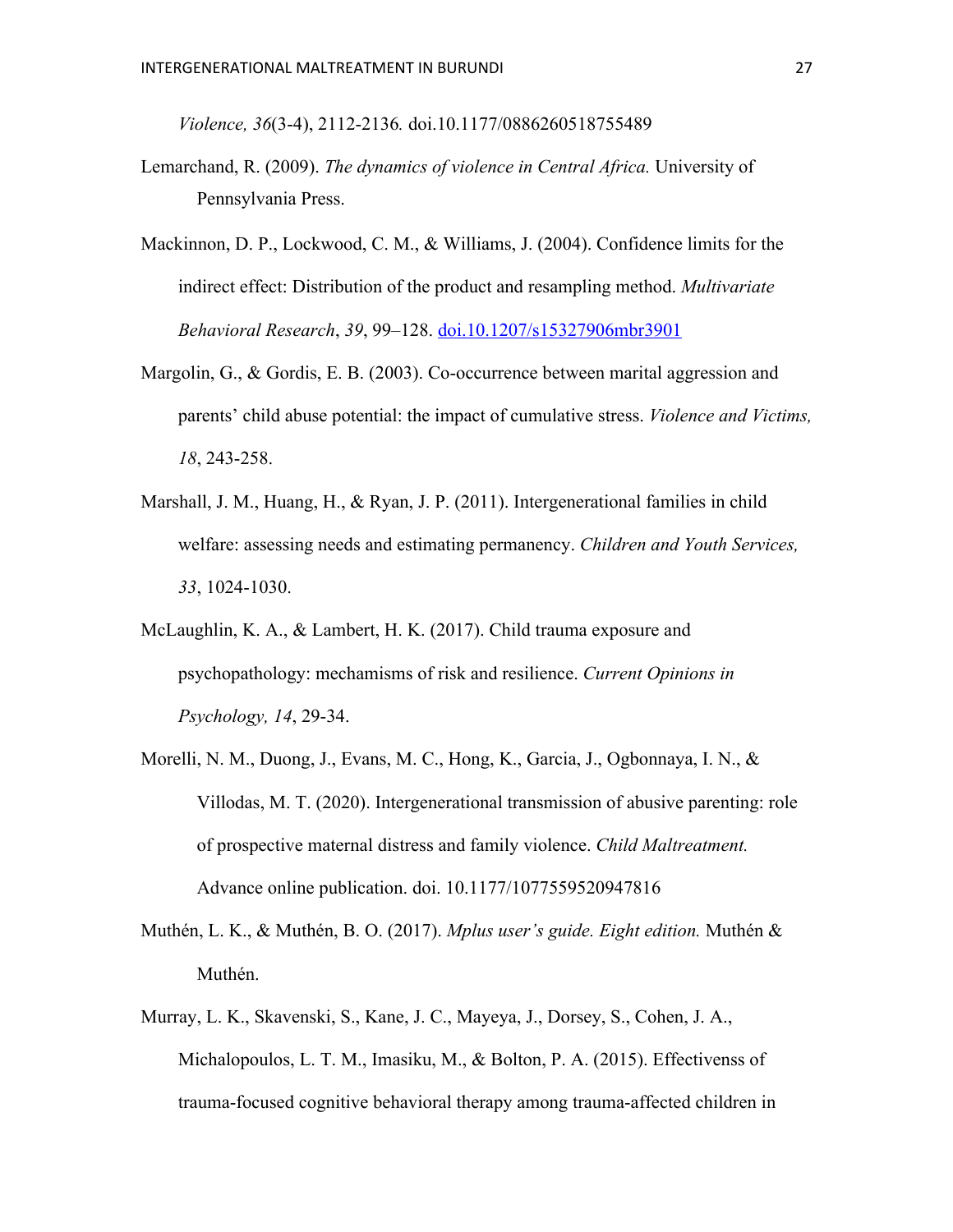Lusaka, Zambia: a randomized control trial. *JAMA Pediatrics, 169*, 761-769.

- Negriff, S., Molina, A. P., & Hackman, D. A. (2020). Parental exposure to childhood maltreatment and offspring's mental health: investigating pathways through parental adversity and offspring exposure to maltreatment. *Child Maltreatment, 25*(4), 422- 432.
- Olatunji, B. O., Ciesielski, B. G., & Tolin, D. (2010). Fear and loathing: a meta-analytic review of the specificity of anger in PTSD. *Behavior Therapy, 41*, 93-105.
- Preacher, K. J., & Hayes, A. F. (2008). Asymptotic and resampling strategies for assessing and comparing indirect effects in multiple mediator models. *Behavior Research Methods, 40*, 879-891.
- Rodriguez, C. M., Silvia, P. J., & Gaskin, R. E. (2019). Predicting maternal and parentchild aggression risk: Longitudinal multimethod investigation using social information processing theory. *Psychology of Violence, 9*, 370-382.
- Sullivan, C. P., Muskett, A., Smith, A. J., & Jones, R. T. (2012). Aggression in children and adolescents following a residential fire: the longitudinal impact of PTSD reexperiencing symptoms. *Journal of Child and Adolescent Trauma, 10*, 333-341.
- Thomas, R., & Zimmer-Gembeck, M. J. (2011). Accumulating evidence for parent-child interaction therapy in the prevention of child maltreatment. *Child Development, 82*, 177-192.
- Thornberry, T. P., Henry, K. L., Smith, C. A., Ireland, T. O., Greenman, S. J., & Lee, R. D. (2013). Breaking the cycle of maltreatment: the role of safe, stable, and nurutring relationships. *Journal of Adolescent Health, 53*, 25-31.

Tucker, C. J., Finkelhor, D., Shattuck, A. M., & Turner, H. (2013). Associaiton of sibling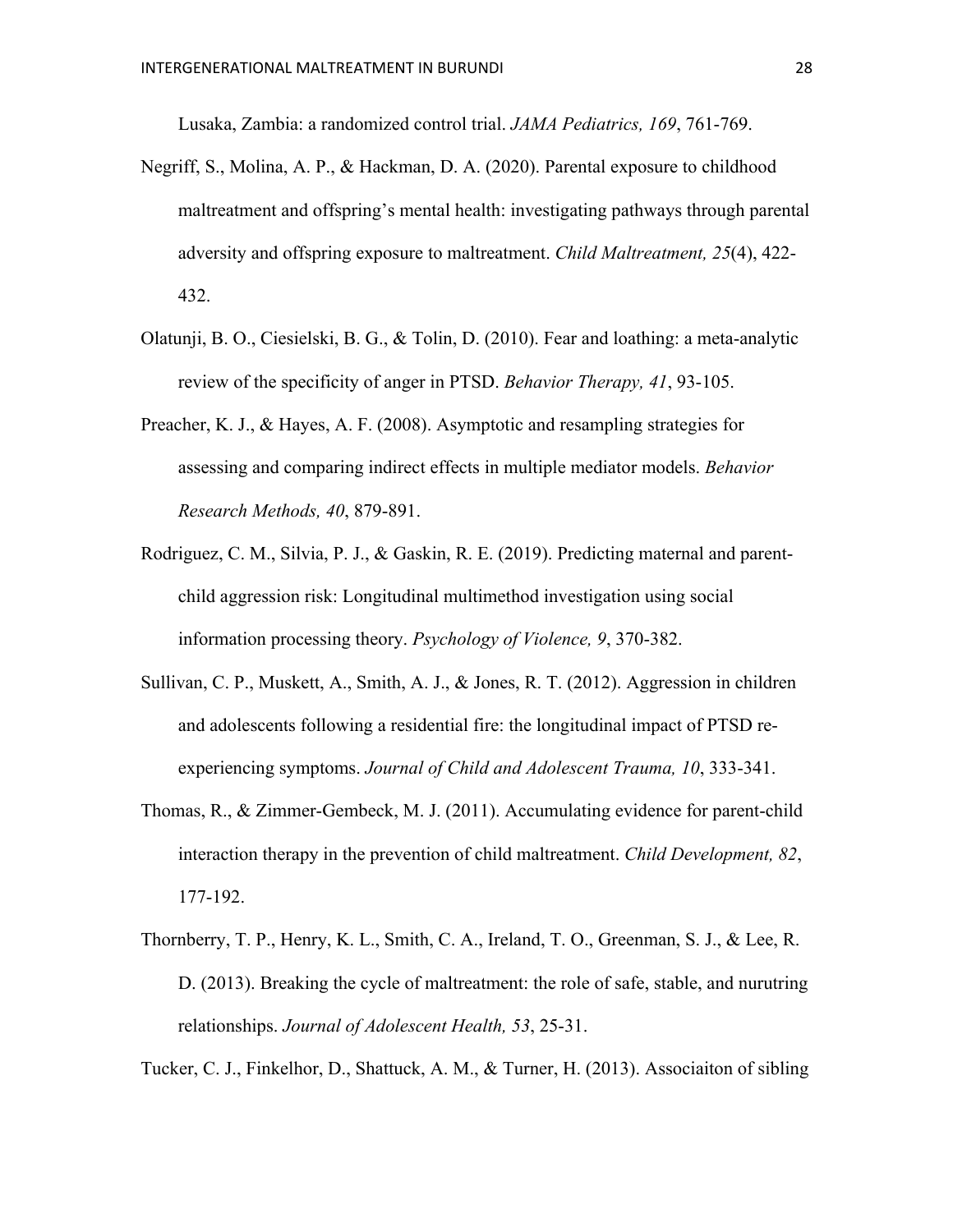aggression with child and adolescent mental health. *Pediatrics, 132*, 79-84.

- Tucker, C. J., Finkelhor, D., Shattuck, A. M., & Turner, H. (2014). Sibling and peer vicitmization in childhood and adolescence. *Child Abuse and Neglect, 38*, 1599- 1606.
- Ventevogel, P., Komproe, I. H., Jordans, M. J., Feo, P., & De Jong, J. T. V. M. (2014). Validation of the Kirundi versions of brief self-rating scales for common mental disorders among children in Burundi. *BMC Psychiatry, 14*, 36. doi:10.1186/1471- 244X-14-36
- Widom, C. P., Czaja, S. J., & DuMont, K. A. (2015). Intergenerational transmission of child abuse and neglect: real or detected boas? *Science, 347*, 1480-1485.
- Yang, M., Font, S. A., Ketchum, M., & Kim, Y. K. (2018). Intergenerational transmission of child abuse and neglect: effects of maltreatment types and depressove symptoms. *Children and Youth Servies Review, 91*, 364-371.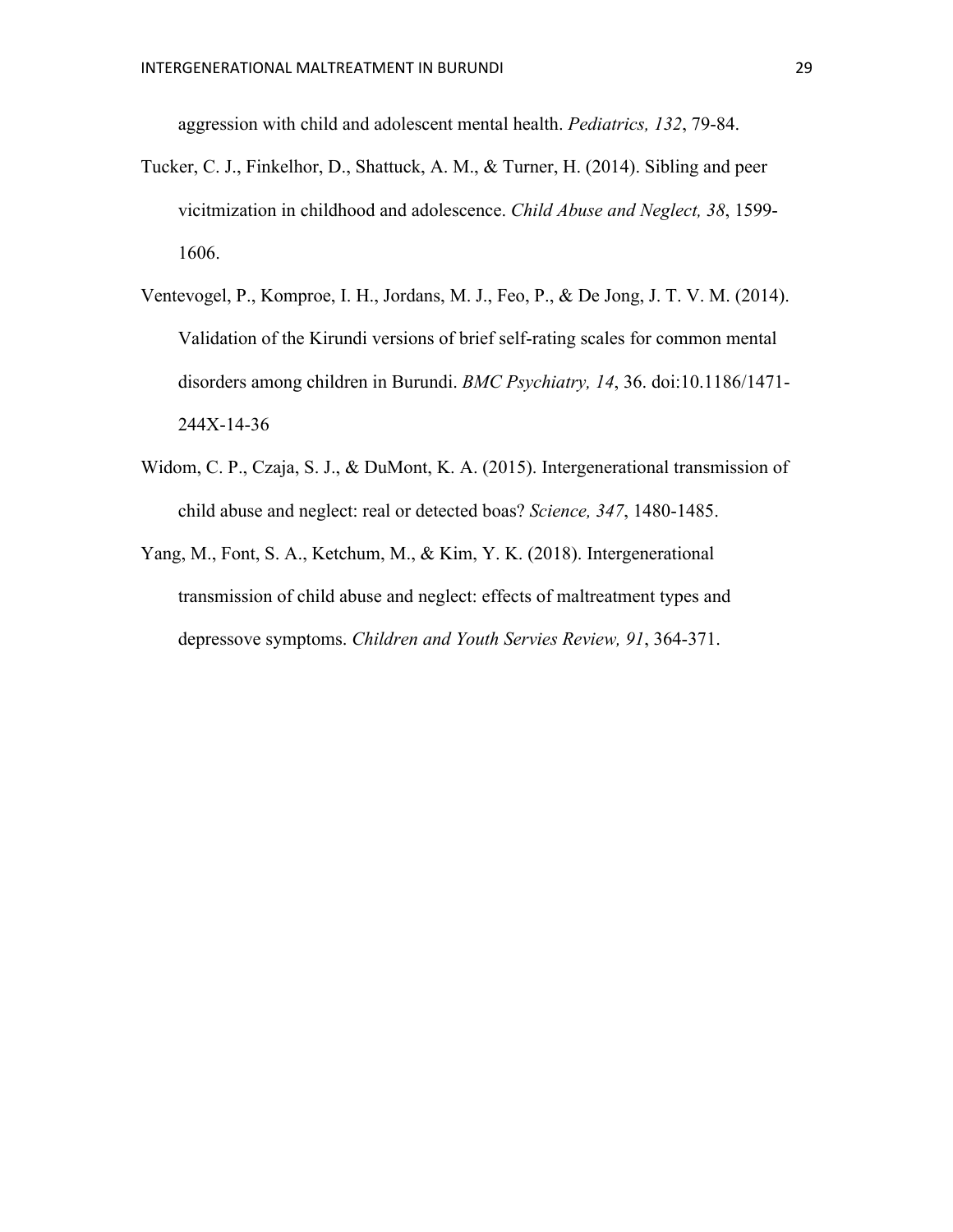## Table 1

| Study variable                                      | $\%$ (n)   | Mean (SD)     |
|-----------------------------------------------------|------------|---------------|
| In parents                                          |            |               |
| Total child maltreatment                            | 98.2 (223) | 30.86 (8.62)  |
| Emotional abuse (cut-off $\geq$ = 7)                | 27.3(45)   | 6.70(2.86)    |
| Physical abuse (cut-off $\geq$ =8) <sup>*</sup>     | 20.7(47)   | 6.86(3.20)    |
| Emotional neglect (cut-off $\geq 6$ )               | 27.8 (60)  | 8.02(2.57)    |
| Physical neglect (cut-off $\geq$ 7)                 | 69.5(155)  | 9.28(2.87)    |
| Depression (PHQ cut-off $>10$ )                     | 17.6(40)   | 6.21(4.98)    |
| Connectedness with child                            | n/a        | 23.15 (4.60)  |
| In children                                         |            |               |
| Total child maltreatment                            | 98.2 (223) | 44.57 (10.27) |
| Emotional abuse (cut-off $\geq$ 9) <sup>*</sup>     | 32.2(73)   | 7.97(3.34)    |
| Physical abuse (cut-off $\geq$ =8) <sup>*</sup>     | 21.1(48)   | 6.77(2.77)    |
| Sexual abuse (cut-off $\geq$ = 5)                   | 14.5(33)   | 5.52(1.74)    |
| Emotional neglect (cut-off $\geq 10$ ) <sup>*</sup> | 93.4 (212) | 13.26(3.39)   |
| Physical neglect (cut-off $\geq$ =8) <sup>*</sup>   | 89.4 (203) | 11.05(2.93)   |
| Victimization by peer or sibling                    | 61.7(140)  | 4.22(2.83)    |
| Aggression                                          | 82.8 (188) | 5.42(4.46)    |
| PTSD (cut-off $\geq$ 26) <sup>**</sup>              | 3.1(7)     | 8.82 (6.88)   |
| PTSD (cut-off $> = 11$ )***                         | 36.6 (83)  |               |

*Descriptive statistics of the study variables*

*Note.* PTSD = Posttraumatic stress disorder. Sexual abuse in parents was not measured. **\*** based on the original cut-off scores on the CTQ-SF (Bernstein et al., 2003)

**\*\***based on Ventevogel et al. (2014) cut-off score developed using a Burundian sample of children.

\*\*\*based on Foa et al. (1997) cut-off score in children from the United States.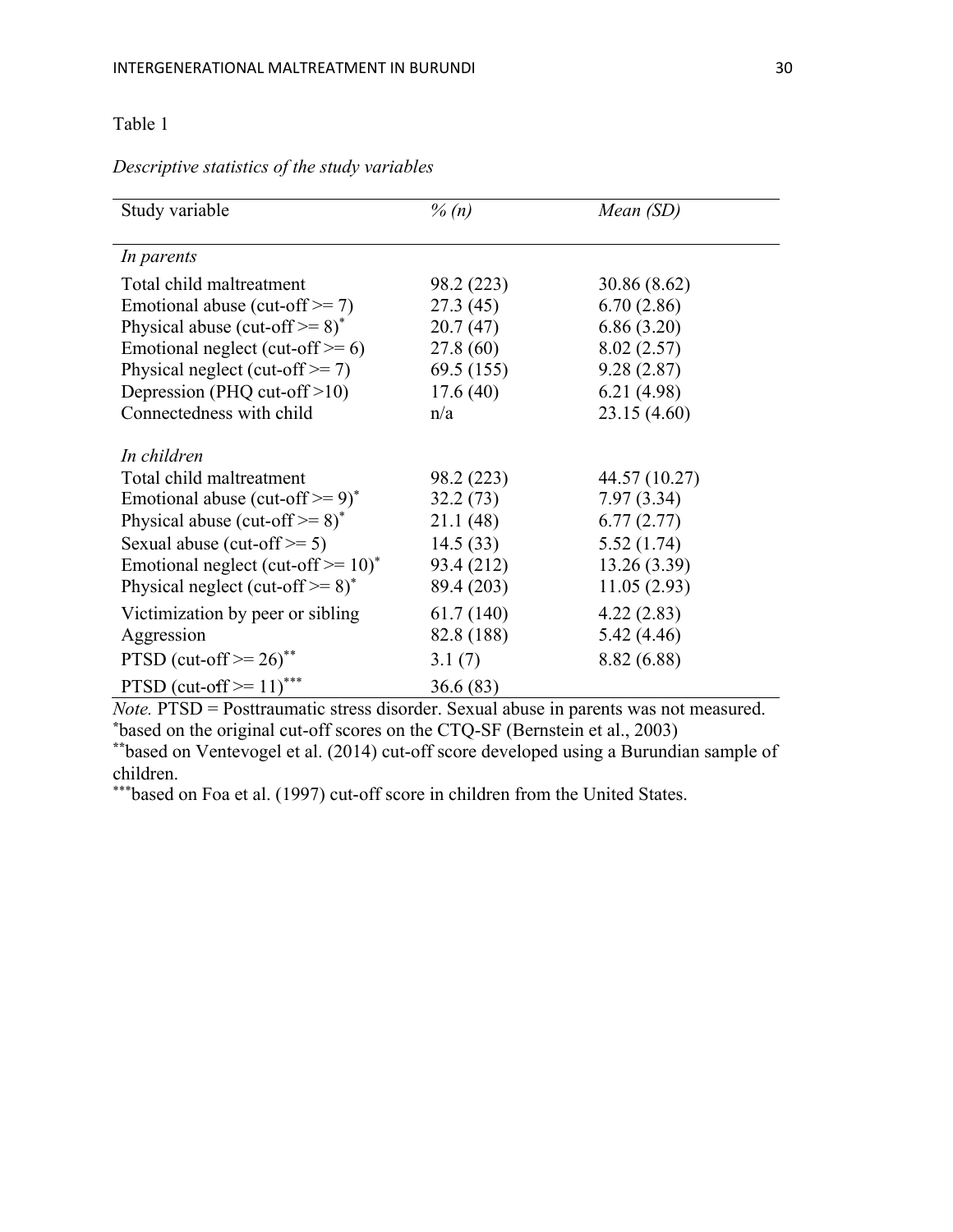## Table 2

### *Correlation between the study variables*

| Variables                  | <b>PCM</b> | PDepress  | PConn      | <b>CCM</b> | CVictim   | <b>CPTSS</b> | CAgg      | Age (child) | Gender<br>$\text{(child; male} =$ |
|----------------------------|------------|-----------|------------|------------|-----------|--------------|-----------|-------------|-----------------------------------|
|                            |            |           |            |            |           |              |           |             | 1, female = $2$ )                 |
| <b>PCM</b>                 |            | $0.26***$ | $-0.21***$ | $0.29***$  | 0.04      | $0.14*$      | 0.05      | $-0.07$     | 0.07                              |
| PDepress                   |            |           | $-0.11$    | $0.31***$  | 0.03      | 0.11         | $-0.04$   | 0.03        | $-0.03$                           |
| PConn                      |            |           |            | $-0.23***$ | $-0.13$   | $-0.05$      | $-0.05$   | 0.001       | 0.01                              |
| <b>CCM</b>                 |            |           |            |            | $0.17***$ | $0.59***$    | $0.36***$ | 0.10        | 0.004                             |
| CVictim                    |            |           |            |            |           | $0.18***$    | $0.26***$ | $-0.07$     | $-0.08$                           |
| <b>CPTSS</b>               |            |           |            |            |           |              | $0.41***$ | $0.23***$   | 0.10                              |
| CAgg                       |            |           |            |            |           |              |           | $-0.10$     | $-0.11$                           |
| Age (child)                |            |           |            |            |           |              |           |             | 0.05                              |
| Gender<br>(child; male $=$ |            |           |            |            |           |              |           |             | 1                                 |

1, female =  $2$ )

*Note.* PCM = Parents' histories of childhood maltreatment. PDepress = Parent depression scores. PConn = Parent connectedness with child. CCM = child maltreatment. CVic = Victimization by peer or sibling in child. CPTSS = Child's posttraumatic stress symptom score. CAgg = Child's aggression score.  $p$  < 0.05

\*\**p* < 0.01

\*\*\**p* < 0.001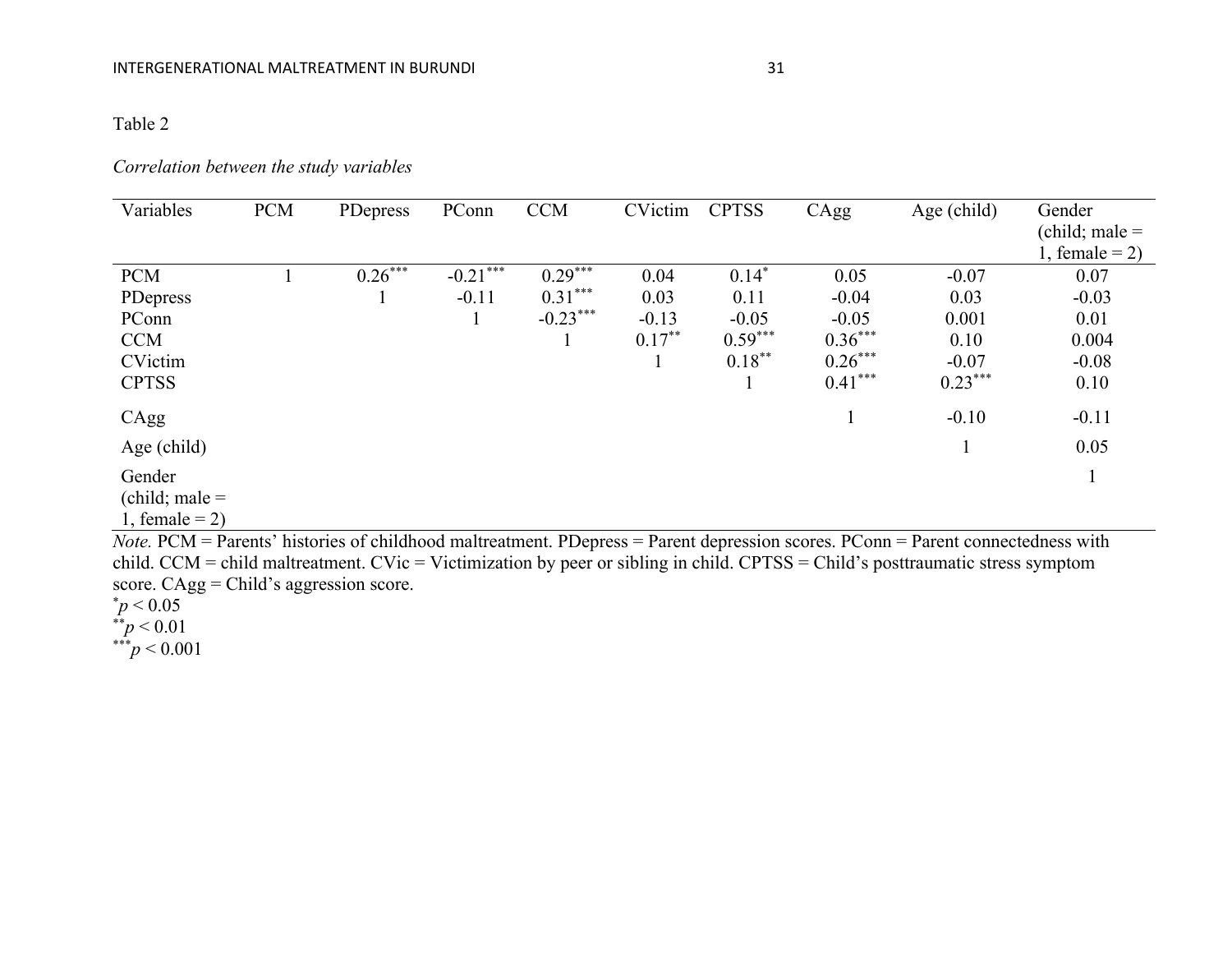## Table 3

*Indirect effects of parents' maltreatment histories on maltreatment in their children, and of* 

*maltreatment experiences on aggression in children in parent-child dyads from Burundi*

|                                                      | Indirect effects                               | Estimate     | 95%       | Comparison  |  |  |  |  |  |
|------------------------------------------------------|------------------------------------------------|--------------|-----------|-------------|--|--|--|--|--|
|                                                      |                                                |              | CI        | of indirect |  |  |  |  |  |
|                                                      |                                                |              |           | effects     |  |  |  |  |  |
|                                                      |                                                |              |           |             |  |  |  |  |  |
| Parent maltreatment $\rightarrow$ Child maltreatment |                                                |              |           |             |  |  |  |  |  |
|                                                      |                                                |              |           |             |  |  |  |  |  |
| M1                                                   | Parent maltreatment $\rightarrow$ Parent       | 0.08         | $0.03 -$  | $M1 = M2$   |  |  |  |  |  |
|                                                      | $depression \rightarrow$ Child maltreatment    |              | 0.15      |             |  |  |  |  |  |
| M <sub>2</sub>                                       | Parent maltreatment $\rightarrow$ Parent       | 0.04         | $0.01 -$  |             |  |  |  |  |  |
|                                                      | connectedness $\rightarrow$ Child maltreatment |              |           |             |  |  |  |  |  |
|                                                      |                                                |              | 0.10      |             |  |  |  |  |  |
|                                                      |                                                |              |           |             |  |  |  |  |  |
| Child maltreatment $\rightarrow$ Aggression in child |                                                |              |           |             |  |  |  |  |  |
|                                                      |                                                |              |           |             |  |  |  |  |  |
| M <sub>3</sub>                                       | Child maltreatment $\rightarrow$ Peer/sibling  | $0.002^{ns}$ | $0.000 -$ | M4 > M3     |  |  |  |  |  |
|                                                      |                                                |              |           |             |  |  |  |  |  |
|                                                      | victimization $\rightarrow$ Child aggression   |              | 0.006     |             |  |  |  |  |  |
| M4                                                   | Child maltreatment $\rightarrow$ Child PTSS    | 0.07         | $0.04 -$  |             |  |  |  |  |  |
|                                                      | $\rightarrow$ Child Aggression                 |              | 0.11      |             |  |  |  |  |  |
|                                                      |                                                |              |           |             |  |  |  |  |  |
|                                                      |                                                |              |           |             |  |  |  |  |  |

*Note.* Estimates presented are standardized coefficients. ns = non-significant at  $p < 0.05$